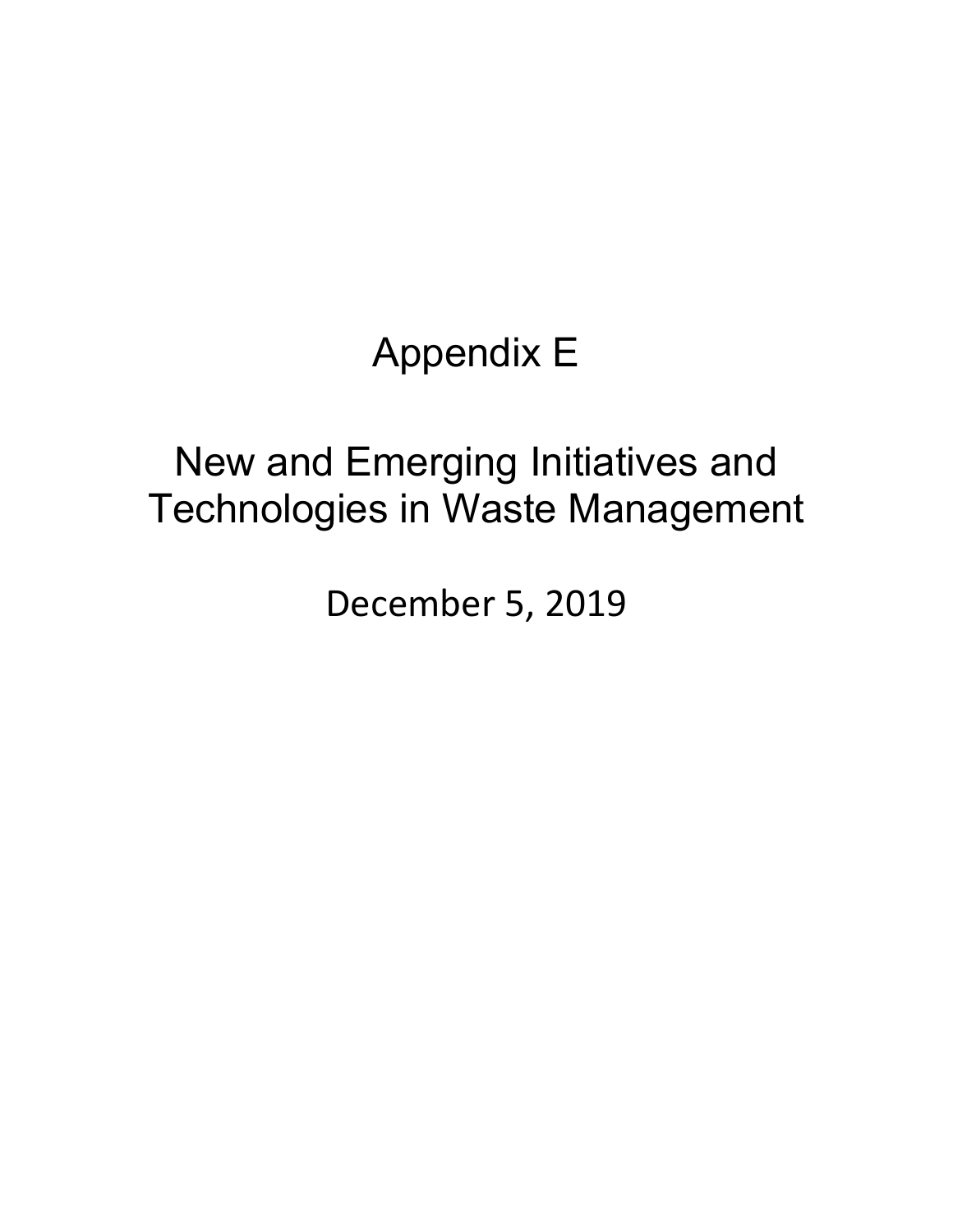# **Contents**

| New & Emerging Technologies and Initiatives for Household Collection  6          |
|----------------------------------------------------------------------------------|
|                                                                                  |
|                                                                                  |
|                                                                                  |
|                                                                                  |
| New & Emerging Technologies and Initiatives for Public Space and Public Drop-Off |
|                                                                                  |
|                                                                                  |
|                                                                                  |
|                                                                                  |
| New & Emerging Technologies and Initiatives for Waste Sorting and Processing 13  |
|                                                                                  |
|                                                                                  |
|                                                                                  |
|                                                                                  |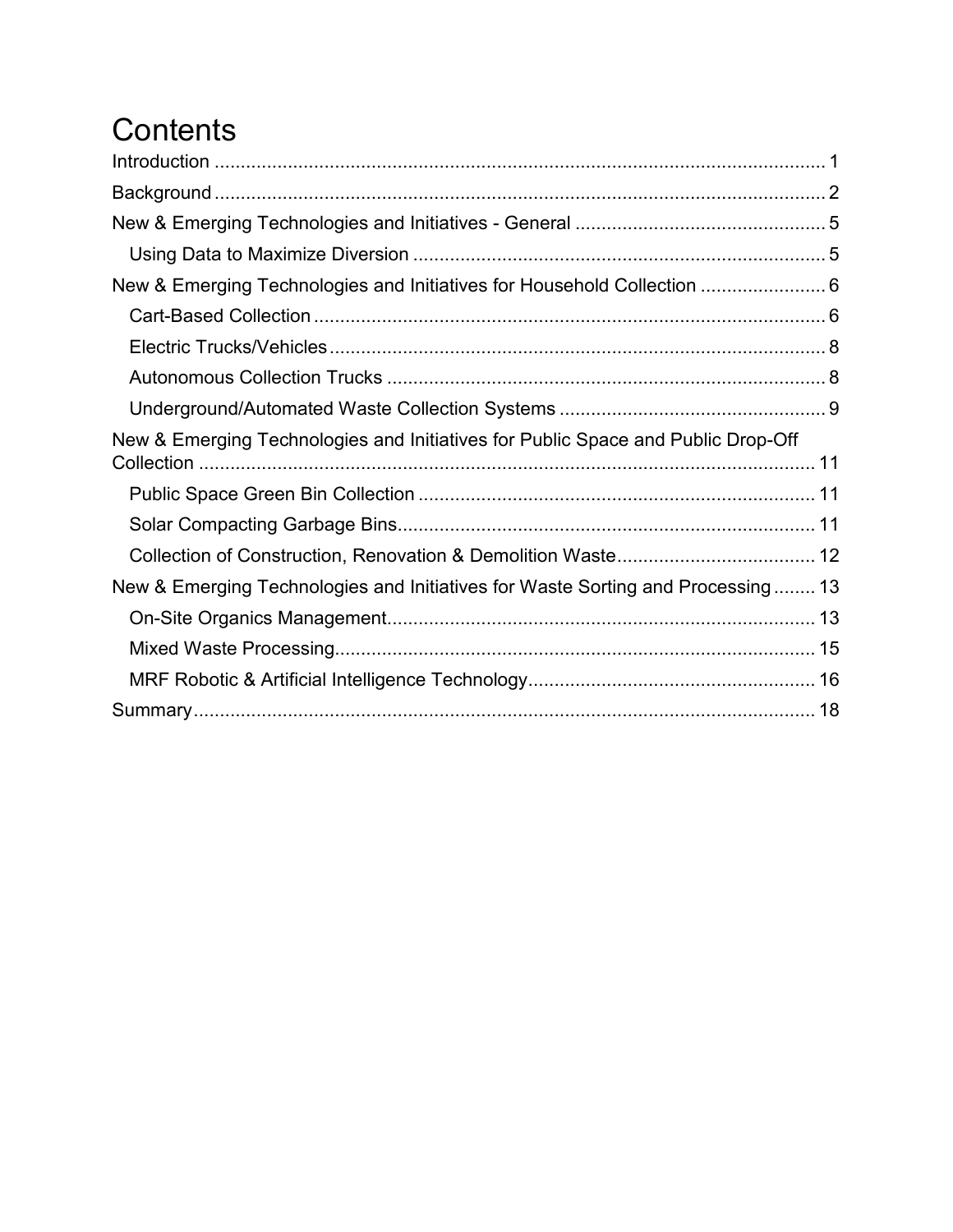### <span id="page-2-0"></span>**Introduction**

York Region and its nine local municipalities, delivers programs and services to almost 1.2 million residents, across 377,000 households. Currently, residents have access to curbside collection of residual waste, single-stream recycling, organic waste and yard waste (seasonal). These waste streams are collected by the local municipal partners and delivered to one of the Region's facilities or contracted service providers;

- Transfer station:
- Material recovery facility (MRF);
- Energy-from-waste (EFW); or,
- Organic waste processing facilities.

In addition to curbside collection, residents also have access to Waste Depots or Community Environment Centers (CECs) where additional types of waste can be disposed or diverted including:

- Electronic waste (E-waste)
- Household hazardous waste (HHW)
- Scrap Metal/Metal Appliances
- Cooking oil
- Clothing/Textiles (new program)
- Residual waste
- **Recyclables**
- Yard waste
- Construction waste

Figure 1 illustrates the type of materials accepted and collected by the local municipal partners, as well as the transfer and processing services provided by York Region.

Figure 1: Waste Flows within York Region and its Local Municipal Partners

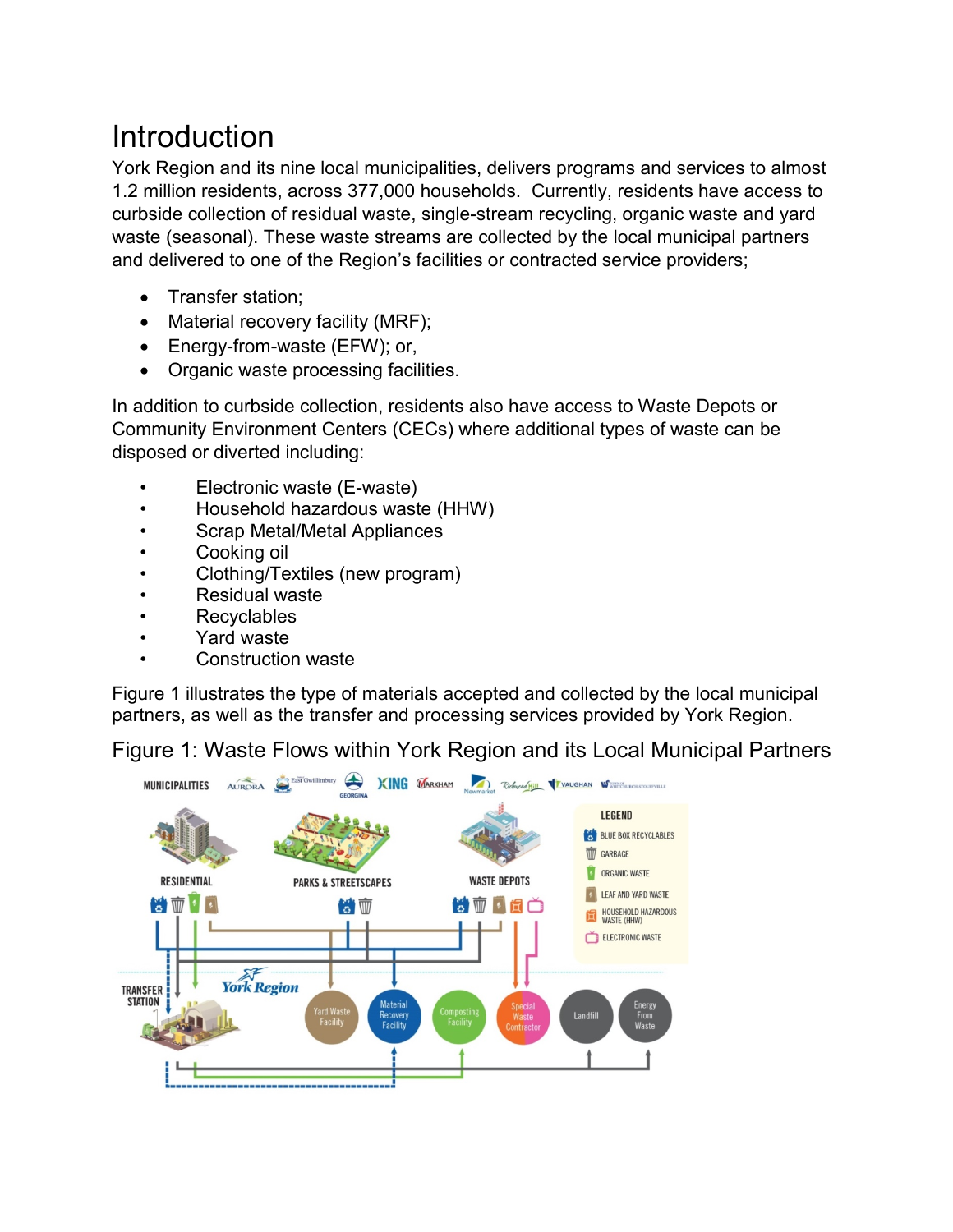Recognizing the growing demand on its waste management services, York Region along with its nine local municipal partners developed its Integrated Waste Management Master Plan (SM4RT Living Plan) in 2013. The SM4RT Living Plan identified more than 60 initiatives to improve sustainability of the waste system in the Region over the next 25 to 40 years.

As part of the 5-Year review of the SM4RT Living Plan, York Region retained EcoCompass Inc. to conduct a jurisdictional and market scan of new and emerging technologies and initiatives within the waste management industry. The objective was to identify both short-term (quick-wins) and long-term initiatives and technologies that have been implemented or introduced since the initial development of the SM4RT Living Plan. This report groups the technologies and initiatives into four categories:

- General;
- Curbside Collection;
- Public Space and Public Drop-Off Collection; and,
- Waste Processing and Sorting.

For each category, EcoCompass identified applicable technologies and initiatives for York Region based on its ability to meet one or more of the Region's five key priorities:

- Reducing GHG emissions;
- Increasing cost savings;
- Increasing overall waste diversion;
- Decreasing contamination within waste streams; and,
- Aligning local policies with provincial and federal policies.

EcoCompass reviewed publicly available studies, white papers, articles and journals to identify initiatives and technologies implemented by various jurisdictions and evaluated the benefits of each approach. The following report summarizes the findings, and identifies whether the technology is ready to be implemented for York Region, or be monitored as the technology or initiative is still developing.

### <span id="page-3-0"></span>**Background**

Since the development and implementation of the SM4RT Living Plan, York Region has seen a significant increase in its residential waste diversion rate, growing from 58.6% in 2013 to 67.5% in 2018. This increase in diversion has significantly outpaced other Large Urban (Group [1](#page-23-0)<sup>1</sup>) municipalities which include the City of Toronto, Peel Region, City of Hamilton, Halton Region, and City of London. As Figure 2 illustrates, the verified provincial diversion rate of municipalities in the large urban category in 2018 ranged between 36% - 55%, compared to York Region's 67.5%. Note: Residential Waste Diversion Rates are calculated annually by the Resource Productivity and Recovery Authority (RPRA) based on data provided by Ontario municipalities through the annual Datacall.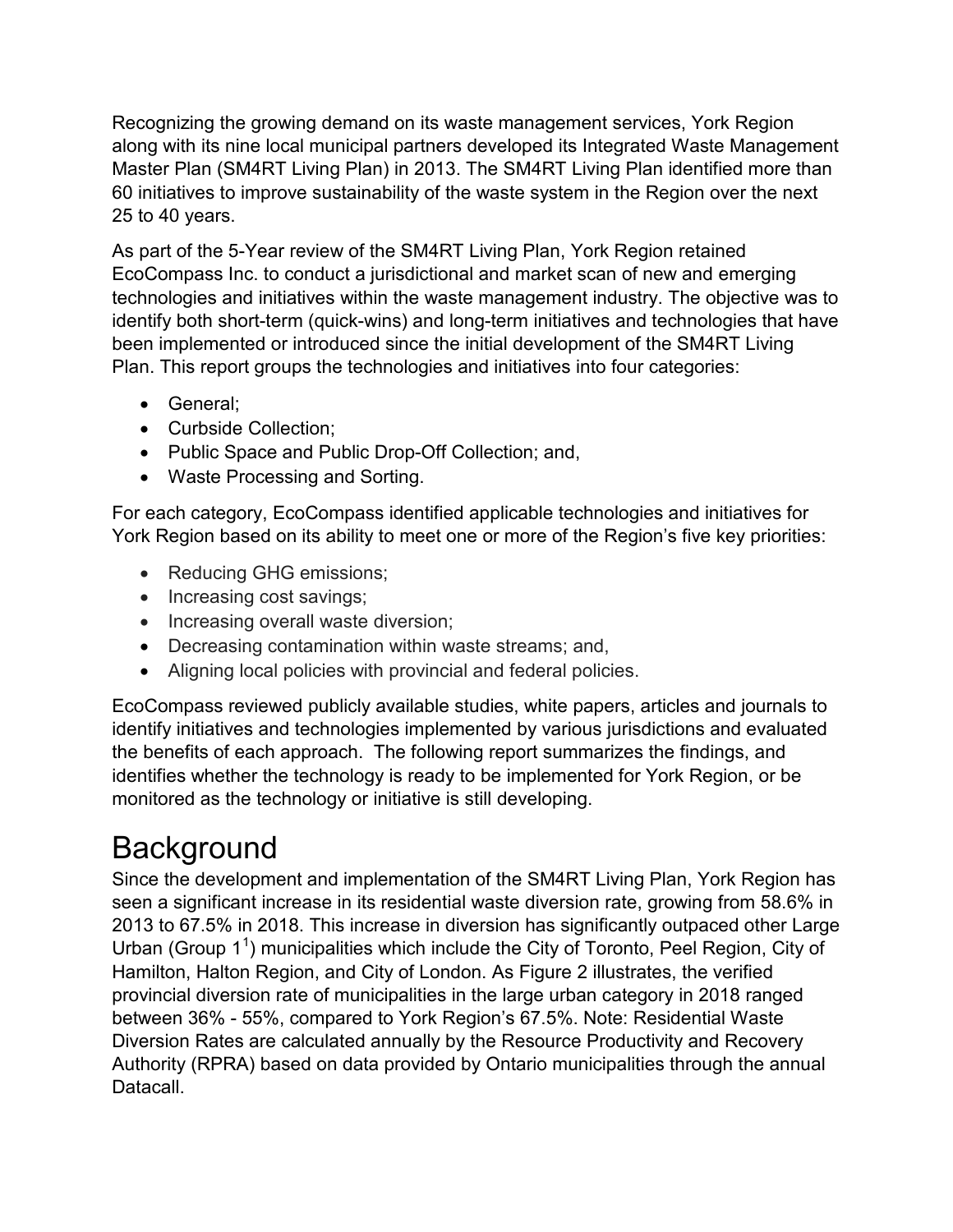Figure 2: Verified Provincial Diversion Rates Large Urban Municipal Category (2013-2018)



In addition, the [2](#page-23-1)017 Residential Waste Diversion Rates $2$  from RPRA indicate York Region has not only the highest residential waste diversion rate amongst Large Urban municipalities (Group 1), but also the next closest municipal grouping, Urban Regional (Group 2) municipalities, while having almost a 20% higher diversion rate than the City of Toronto and Peel Region (See Figure 3).

Figure 3: 2017 Residential Waste Diversion Rates Large Urban (Group 1) and Urban Regional (Group 2)



While the Region's residential waste diversion rate has significantly increased from 2013 – 2017, there are still opportunities to improve and further reduce recyclables and organics materials found within residual waste. Based on York Region's 2018 Single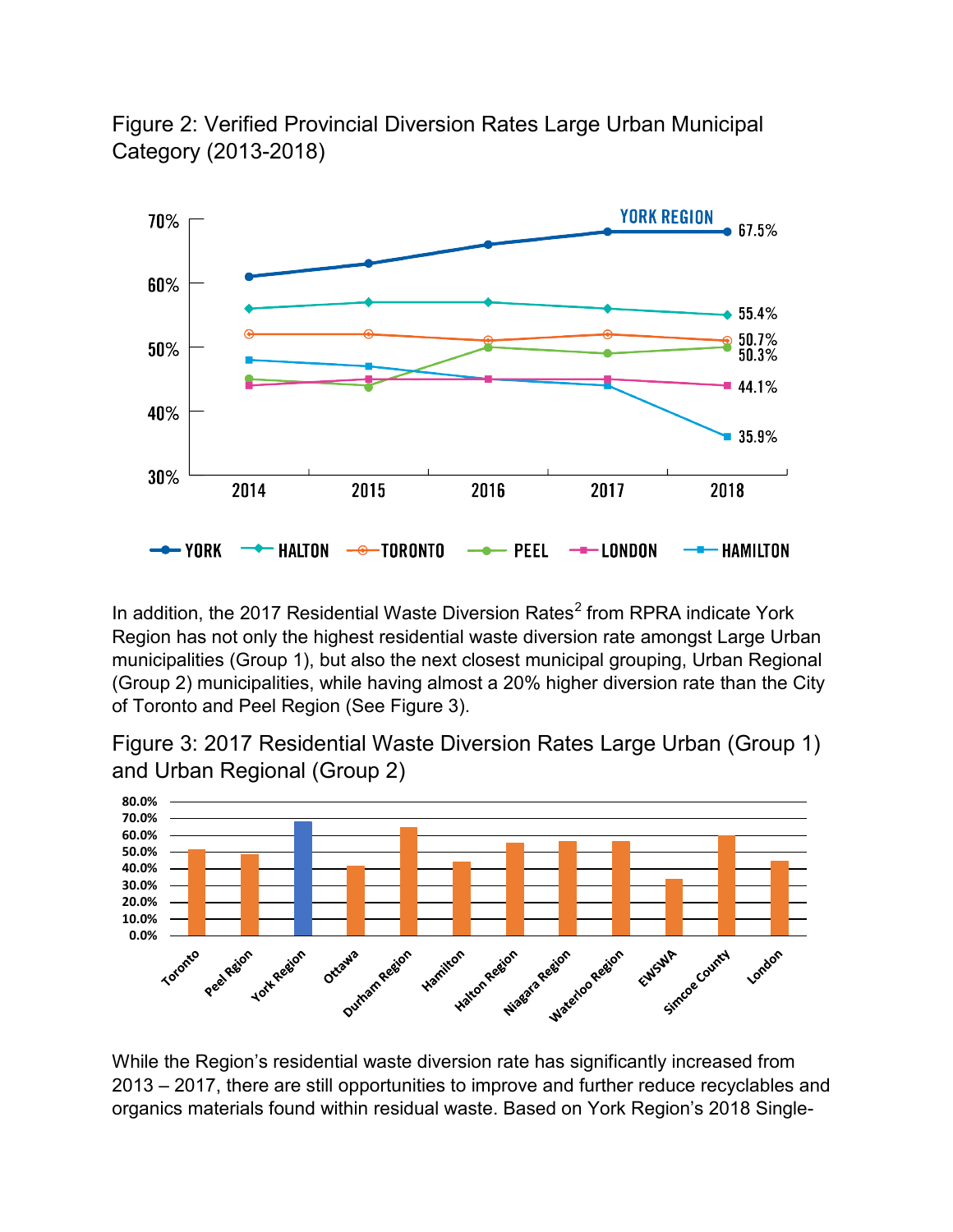Family Curbside Waste Audits, organics make up 38% of residual waste, while recyclable materials make up about 16% of residual waste (See Figure 4).

### **Figure 4: 2018 Waste Composition in York Region's Single-Family Curbside Waste Audit**



To address the "avoidable food" found within the residual waste stream, the Region has launched its [Good Food](https://www.york.ca/wps/portal/yorkhome/health/yr/nutrition/goodfood/goodfood/!ut/p/z1/tVZNc5swEP0tPfjIaJH4kI-EugFc252kjW0uHhkEpjHggOLE_76SOxNfamDqiBmQVuw-rZ52noRitEJxxY5FzkRRV2wv7XXsbELvPgyCKUQLi_rgwcKLsEthMjbRE4pRfEiKFK0Ty83wdmsZrksdw2I2N8ZAtoZjg00skjpj21TeSSUOYofWp2aT1JXglRjBqW6epdGKQryeB3Z1yeWXs73YjaB6FU2hUhpBXtdpJt9LDy27kqRTF8Xda_gbD1ceD7riFfyyj6S4G36pWOnJ4OyAseUEpg8RBAsK4Tf3h_2VBib4do_DFKO1TNK9uopHycKx4G_oV1U3pdz4x8u-psymCU8yw7QdZlgpJgYDTgxni2maWcQapy4KoG8G98YZuuEx1gtv64XXS05ofgp8FIJvehL-nkwIeDj06R2J6HwOerMnWuE9vZXj6SXHu7Vyoj51k0dA8fvlJfakciu5fhdoNUC61XDD87NmH_asaht-qBvRsiptRcOE_MXbERQSJVdm-sZawUtWsZyXEqdUZqMiBzmpNHEz82e5XD0TO6Ooshqtrs6MVoNAhzh1btDkoaO8Bp2YPfCmXniiFd4FvfB6uXc_h5yrsqqX-7le7ud6uZ_rrfunW8mJ-i6d_ymrw27E_xbDjxi0unh-9A5lScmpKIznB_r2M9vl5WY2IXZXsz9-v1O-pb_tbZa09b78Ac-SWm0!/dz/d5/L2dBISEvZ0FBIS9nQSEh/#.XYK96ChKiUk) Program which provides residents a workshop to help identify different ways of cooking foods and how to effectively reuse leftovers. Reducing food waste not only results in a reduction in costs for the Region as there is less material to process, it also reduces greenhouse gas emissions. Further work must continue in this area to target food waste reduction. In addition, greater diversion of organic materials would significantly increase the Region's overall waste diversion rate. For example, a 50% reduction of these materials would reduce the waste sent to disposal by approximately 14%.

As with any large urban municipality, continued growth in population and densification of areas places a greater strain on delivering waste management services effectively. Additionally, the growing trend of "on-the-go" consumption and convenience-based packaging (i.e. coffee pods, individual wrapped produce) has resulted in more complex materials to be managed both from households as well as in public spaces. For the Region to ensure it can meet its objectives, it must consider technologies and initiatives along the entire waste management supply chain, from how and what types of materials are to be collected to how they are processed/disposed.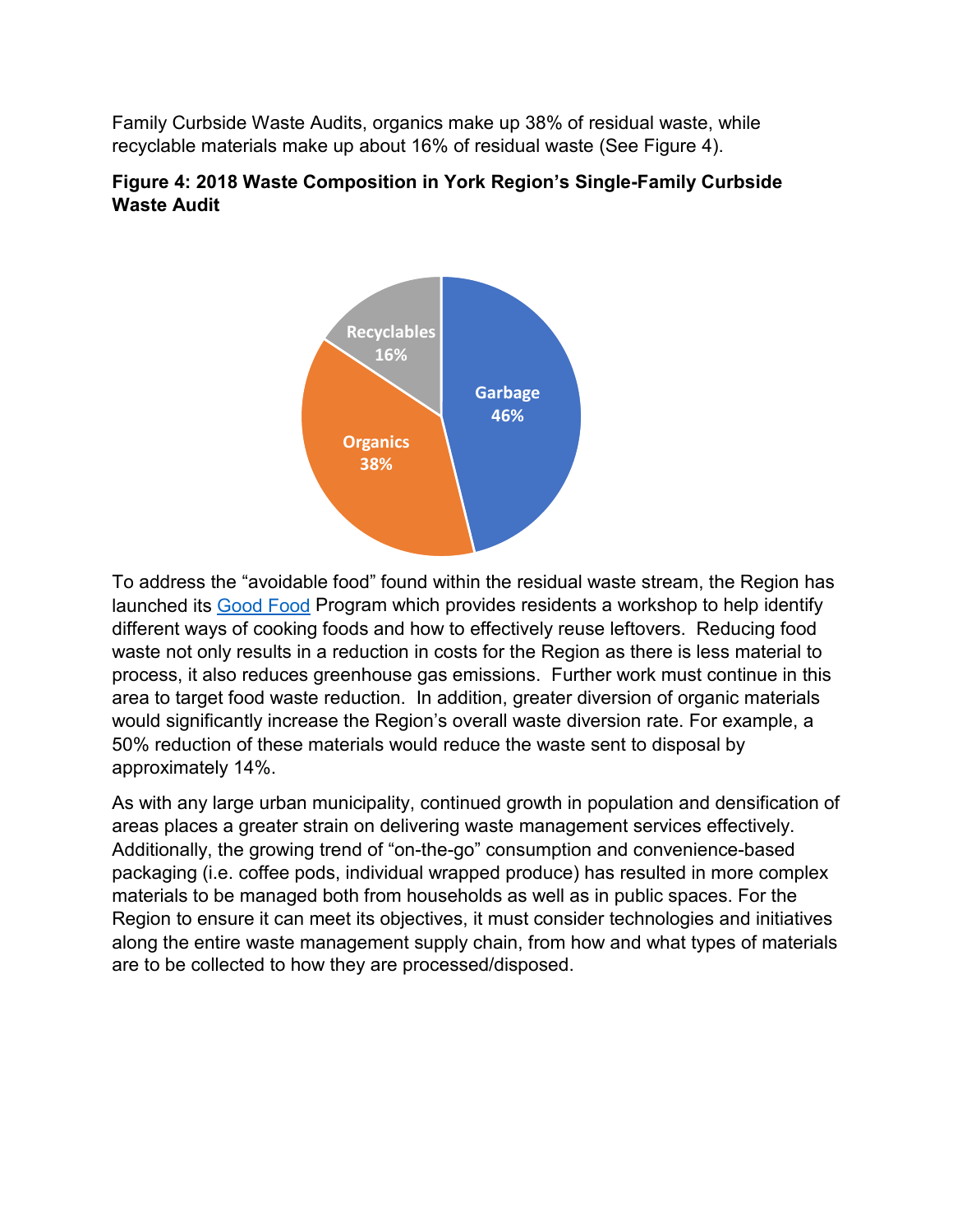### <span id="page-6-0"></span>New & Emerging Technologies and Initiatives - **General**

### <span id="page-6-1"></span>Using Data to Maximize Diversion

**Description:** Businesses across all industries are using large data sets, sometime referred to as Big Data, to identify trends and solve complex problems. While the use of Big Data has typically been synonymous with banking, retail, manufacturing, etc., its uses have expanded into the waste management industry. Technological advancements have enabled the waste industry to integrate various measuring and monitoring tools into everyday activities. As an example, the Region tracks the number of visitors and types of requests made through its Bindicator app. This enables the Region to identify materials that residents are often confused about and to customize promotion and education initiatives aimed at addressing these materials.

In 2014, Stockholm used Big Data to track over 500,000 data entries consisting of the amount and unit of waste, type of waste, collection data, disposal sites, waste management company and waste management license number to optimize waste collection routes $^3$  $^3$ . This enabled Stockholm to visualize waste generation and determine if trucks should be rerouted to maximize waste collected before offloading its materials, thus reducing GHG emissions and operating costs. Similarly, technology developments in waste bins, creating smart bins, allow for real-time data on the fullness of bins to be provided back to collectors. This information can significantly reduce collection costs by eliminating unnecessary collection trips.

Another area, where data and technology intersect is the use of block chain technology. It effectively is a unique time-stamped transaction that can't be copied or falsified. In the context of waste management, block chain is an effective tool at tracking waste from a collection site to a final disposal site. It can allow users to track recyclables materials and/or hazardous materials to ensure their proper recycling/disposal by tracking all of the transactions involved within the supply chain. While this technology has shown promise, York Region or its local municipal partners may not directly utilize this technology. However, as Ontario transitions to full producer responsibility, the responsibility for safely and effectively recycling and disposing of material will fall on the producers, who may consider this technology to minimize their risks.

### **Meeting Region Objectives:**

- $\checkmark$  Reducing GHG emissions by optimizing operations, specifically with collection, can reduce the amount of fuel used to deliver waste management services
- $\checkmark$  Increasing cost savings by reducing fuel consumption and improving collection efficiencies that reduce operating costs. This technology can be used to customize messaging and improve enforcement further reducing costs.
- $\checkmark$  Increasing overall waste diversion by customizing solutions based on specific issues and trends to improve overall diversion and capture of materials.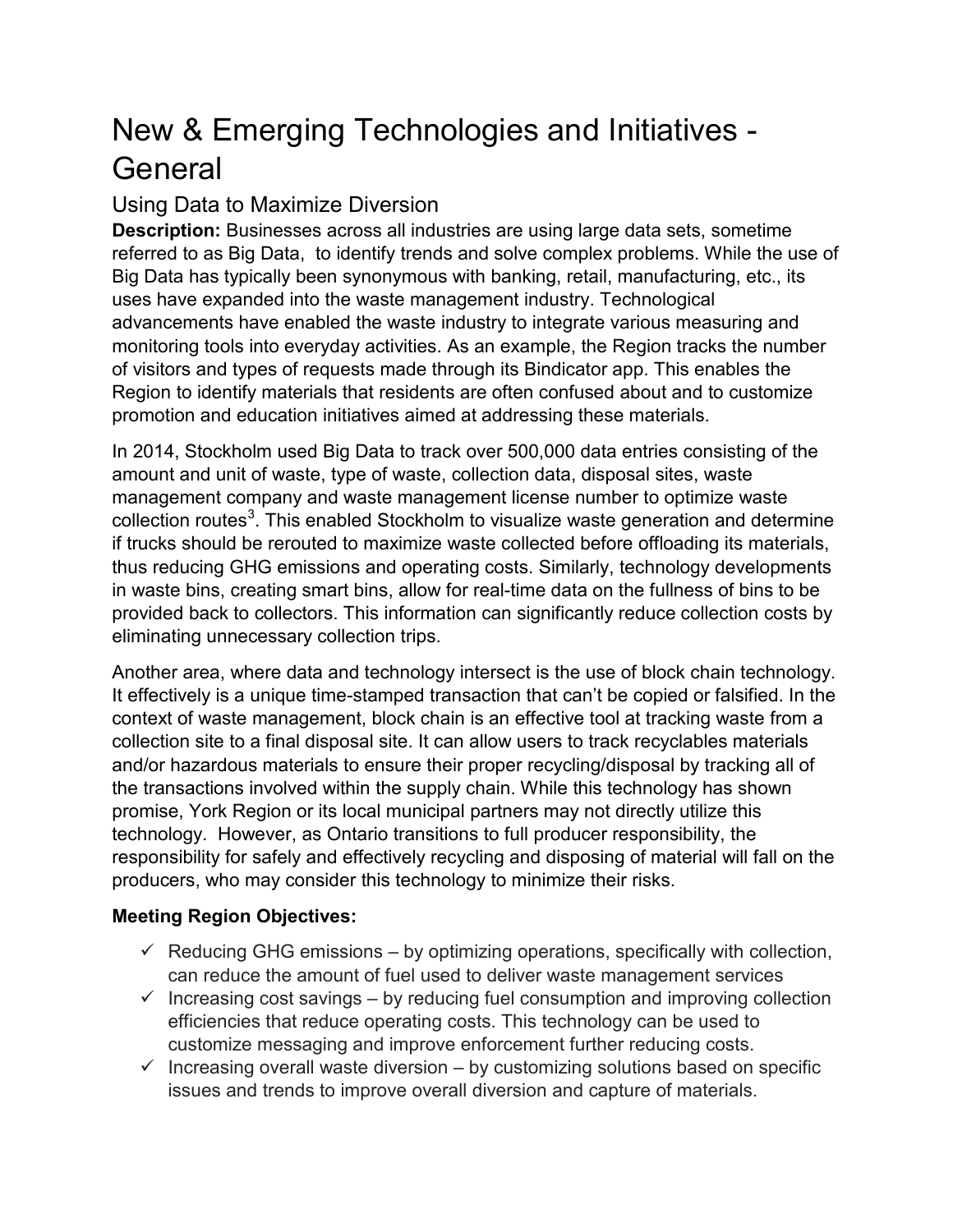**Opportunity:** Collecting relevant data will be vital for the Region and its local municipal partners to address specific waste management issues. The use of RFID technology, currently deployed within several of the local municipal partners, and smart bins in public spaces and/or multi-residential buildings can provide critical information that can enable municipal partners to optimize collection routes and target problematics and materials. As these technologies develop, the Region should continue to monitor and undertake a more detailed assessment on identifying opportunities for tracking waste data.

As Ontario transitions to full producer responsibility, municipalities will still be responsible for the management of the residual waste stream and organics stream. However, as other obligated materials are still collected within the Region, it will be beneficial for the Region to advocate for transparency in how and where materials collected from the Region are recycled and/or disposed. Advocating for the use of block chain technology may be one avenue where the Region and its local municipal partners can be assured their materials will not end up illegally dumped or sent to facilities with poor environmental or health standards. Block chain technology can be used as a tool by producers to track performance against targets and leverage the data to meet reporting requirements. Reporting requirements will need to be defined under the regulations so there is an opportunity for municipalities to advocate for use of this tool and ensure information collected is reported publicly to ensure transparency.

### <span id="page-7-0"></span>New & Emerging Technologies and Initiatives for Household Collection

### <span id="page-7-1"></span>Cart-Based Collection

**Description:** York Region is the third largest municipality in Ontario, behind the City of Toronto and Peel Region based on population size. All three municipalities provide residents with residual waste, single-stream recycling and organics collection; however, York Region is the only municipality of the three to collect residual waste via bags and/or cans, and recyclables via Blue Boxes. The other two municipalities transitioned to cart-based collection for all waste-streams; the City of Toronto transitioned in 2007, while Peel Region transitioned in 2016.

Cart-based collection provides several benefits as it has been shown to increase participation, increase capture rates, reduce collection costs, reduce litter, and improve collector safety. Cart-based collection can enable municipalities to move towards a utility-based fee model, where residents are charged based on the size of garbage bin selected; the greater the size, the greater the cost to residents. A utility-based fee model can incentivize residents to reduce waste and maximize waste diversion. For example, Toronto implements a utility-based fee model providing residents one of four cart sizes for residual waste collection; Small (75 L; equivalent to 1 garbage bag), Medium (120 L;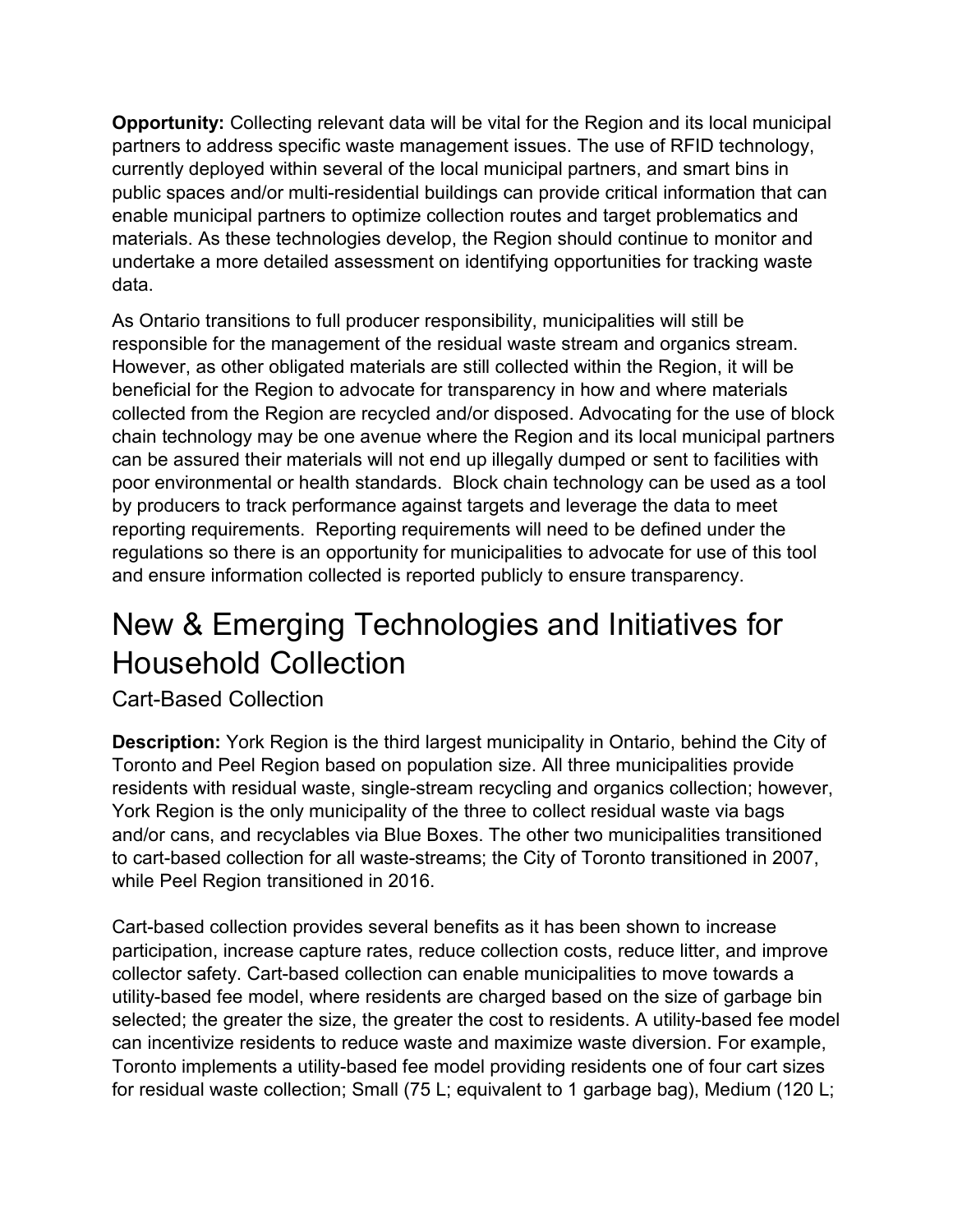1.5 bags), Large (240L; 3 bags), and Extra-Large (360 L; 4.5 bags). Residents electing to use the Small garbage cart will pay an annual fee of \$266.24 per year in 2020, while residents selecting the Medium size, the next size larger, will pay more than double the cost at \$323.20; cost for a Large cart is \$438.96 and an Extra-Large cart is \$509.15. Cost for recycling and green bin is free. The linking of a fee directly to the cart size selected provides a significant incentive for residents to first minimize their waste, and then to identify ways to maximize their diversion using existing programs. This could result in reducing the amount of recycling and organics found in the garbage stream as shown in Figure 4.

The greatest risk associated with cart-based collection is higher contamination levels within the recycling stream. Toronto and Peel, which provide single-stream cart-based recycling collection to residents, have experienced contamination rates over 25%. As Ontario will be transitioning the Blue Box program to full producer responsibility, this issue may be more of a concern for producers than York Region and its local municipal partners. Producers will be responsible for providing appropriate promotion and education is provided to York Region residents, to minimize contamination and ensure only appropriate materials are being recycled.

#### **Meeting Region Objectives:**

- $\checkmark$  Increasing cost savings by reducing the number of operators required to collect materials and increasing the efficiency at which collection can occur.
- $\checkmark$  Increasing overall waste diversion by moving to a utility-based model, residents can be incentivized to increase waste diversion.

**Opportunity:** York Region and its local municipal partners to study the impacts of transitioning garbage collection to a cart-based program with the intent of utilizing a utility-based fee model. Resident should be incentivized through low fees for smaller carts and higher fees for larger carts. However, Toronto recently raised the fee for the small cart in an effort to minimize residents from purchasing the small cart to save money and load up their recycling and organics carts with residual waste. The small cart fee is still lower than the larger carts, however, the rate more than doubled from the 2019 fee of \$99/year to over \$260/year in 2020. Toronto staff continue to monitor and improve the effectiveness of the cart-based program. As some of the local municipal partners have recently entered into new collection contracts, it is recommended the local municipalities use this time to study the costs and impacts of transitioning and developing an appropriate fee model prior to entering into the next round of collection contracts. Additionally, as Ontario transitions the Blue Box program to producers, it will be important for York Region and local municipalities to advocate for a broader range of materials to be recycled by producers or risk having certain packaging find its way into the residual waste stream.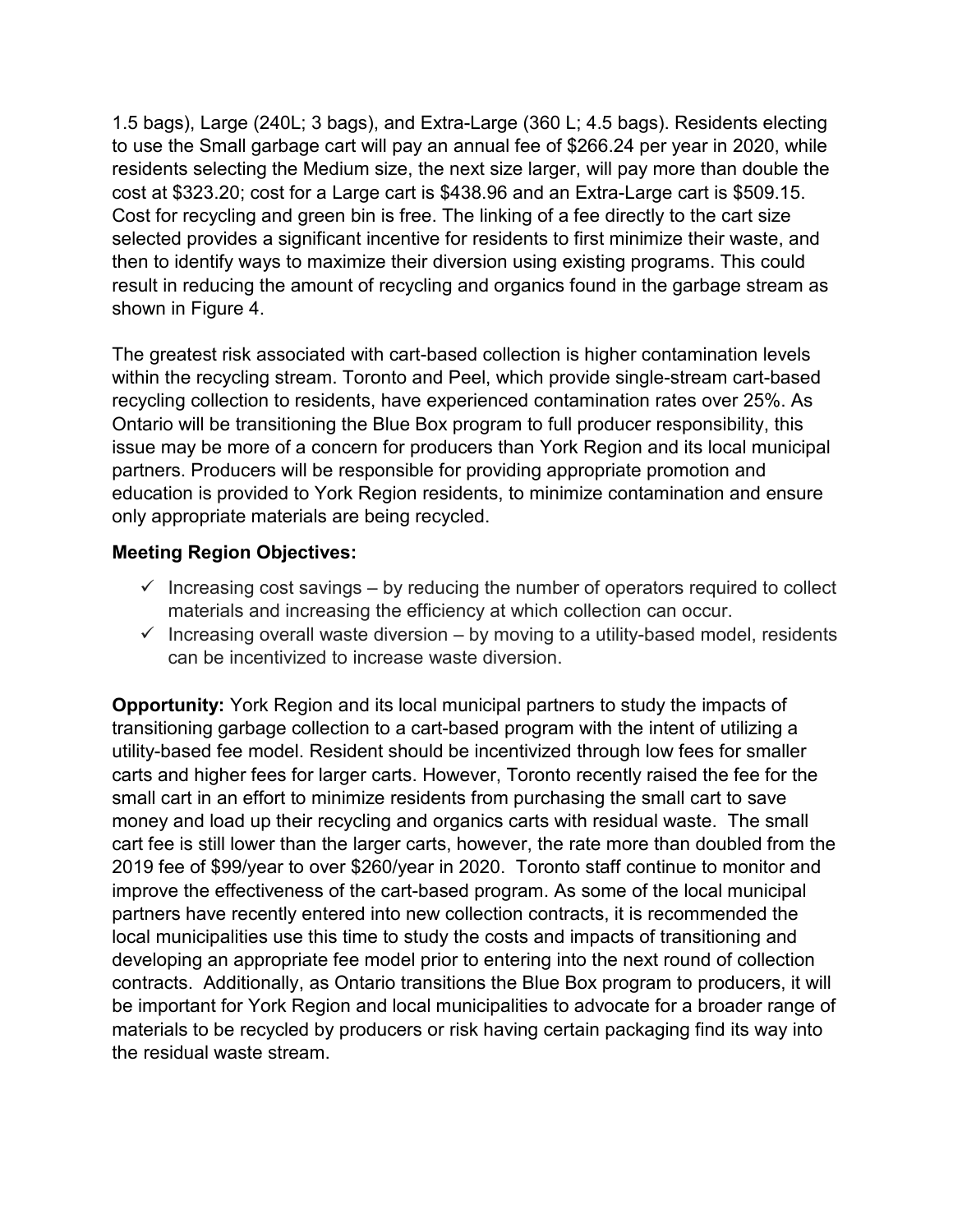### <span id="page-9-0"></span>Electric Trucks/Vehicles

**Description:** In 2013, the Ontario Ministry of Environment identified transportation as the largest contributor to GHG emissions, at 35% of the total emissions, ahead of industry at 28% and buildings at 19% $^{\rm 4}$  $^{\rm 4}$  $^{\rm 4}$ . In an effort to combat these emissions, almost all automotive companies now offer a range of electric vehicles, with some companies like Tesla, that offer exclusively electric vehicles only. Advancements in electric batteries and technology have enabled expansion of this technology into medium and larger trucks, including waste collection trucks. Companies such as Peterbilt, Volvo and Mack, all providing waste collections trucks have recently introduced electric power waste collection trucks.

Seattle made history earlier this year when its waste collection service provider, Recology, received and operated the first fully electric collection vehicle in 2019. Similarly, Renova in Hamburg, Germany purchased the first electric waste collection trucks from Volvo and they are expected to be in operation in the second half of 2019 $^5$  $^5$ . New York City, Los Angeles, Sacramento, and several other Asian and European markets are poised to introduce electric vehicles for waste collection.

Garbage trucks appear to be best suited for conversion from an internal combustion engine to electric, as they tend to drive at slower speeds and make frequent stops. Additionally, as they follow predetermined routes, it enables drivers to have a better sense on expected driving range of their trucks. Companies also tout other benefits of electric trucks including reduced noise pollution and lower maintenance costs.

#### **Meeting Region Objectives:**

- $\checkmark$  Reducing GHG emissions by eliminating the need for fossil fuels to power collection trucks.
- $\checkmark$  Increasing cost savings by offsetting higher infrastructure and capital costs, with lower maintenance and fuel costs.

**Opportunity:** Since the Region and its local municipal partners do not own the current collection fleet, the opportunity lies in collaborating with the current service provider of the local municipal partners to pilot or launch these vehicles. This would be similar to Seattle, who contracts Recology to provide collection services, and only launched a single electric truck as a pilot with a second one to be introduced in 2020. While specifics on the cost of the pilot have not been provided, Recology VP indicates that electric vehicles have a higher capital infrastructure cost but can have lower refueling costs (depending on electricity and fuel rates) and lower maintenance costs. As this technology has only been deployed in 2019, it will be prudent for the Region to continue monitoring the development and effectiveness of these trucks in the coming years.

### <span id="page-9-1"></span>Autonomous Collection Trucks

**Description:** In 2017, Volvo launched a joint venture with a Swedish waste management company, Renova, to test autonomous collection trucks $^{\rm 6}$  $^{\rm 6}$  $^{\rm 6}$ . The project was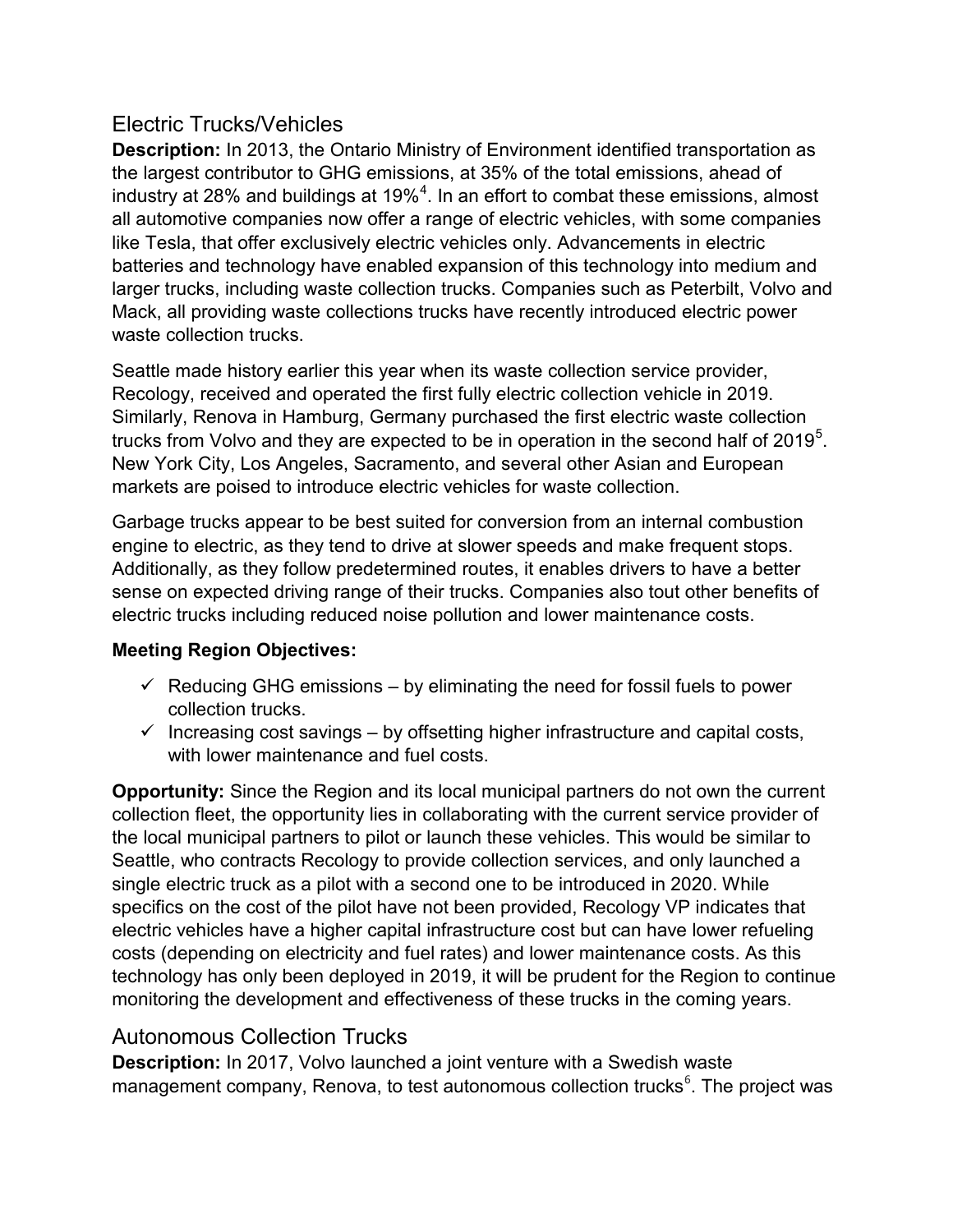intended to explore how self-driving trucks can be optimized to "enhance traffic safety, improved working conditions and lower environmental impact". Contrary to the project title, the Volvo trucks still require human interaction to complete the collection of garbage in a given area.

A driver is required to drive the truck to the start of the collection route. Once at the collection route, the truck is entered into its autonomous mode where sensors enable the truck to stop at each house for waste to be picked-up. The truck effectively reverses from the starting point enabling the collector to line up waste containers to be loaded into the back of the truck. Once the truck is full or the route has been completed, the collector drives the truck to the disposal site.

The trucks were designed to optimize speed, steering and gear changing to maximize fuel efficiency and minimize emissions. Additionally, sensors are all around the truck to enhance the safety of collectors and the general public. The latest update from Volvo regarding its technology was in 2018, suggesting this technology hasn't been picked up by other municipalities.

### **Meeting Region Objectives:**

- $\checkmark$  Reducing GHG emissions by optimizing driving speeds, steering and gear changing it can reduce fuel usage.
- $\checkmark$  Increasing cost savings by reducing fuel usage as well as improving collection efficiency and safety.

**Opportunity:** As recent shortages of truck drivers, and developments in autonomous driving expands to the transportation industry, it is possible this technology may gain further traction for use within the waste management industry. York Region should monitor this technology as it develops and consider an assessment of its transfer stations and other waste management infrastructure to determine if any modifications would be needed to make these facilities compatible with autonomous waste collection or long-haul transportation vehicles.

### <span id="page-10-0"></span>Underground/Automated Waste Collection Systems

**Description:** Underground/Automated Waste Collection Systems use pneumatic (air suction) systems to transport waste disposed at bins to a centralized location through a series of underground pipes. This system minimizes the "above ground" storage requirements for waste collection and eliminates the need for collection trucks to drive from bin to bin. However, the system doesn't eliminate all trucks as transfer trailers are required to transfer the material from the centralized location to a disposal site.

Automated Waste Collection Systems have been around since the 1970's. The first installation of an automated waste collection system was at Disney World, FL which is still in operation. Additionally, the first residential installation was on Roosevelt Island, New York, USA in 1975 which still handles approximately 10 US tons of waste on a daily basis. The technology can also minimize the impact of severe weather events or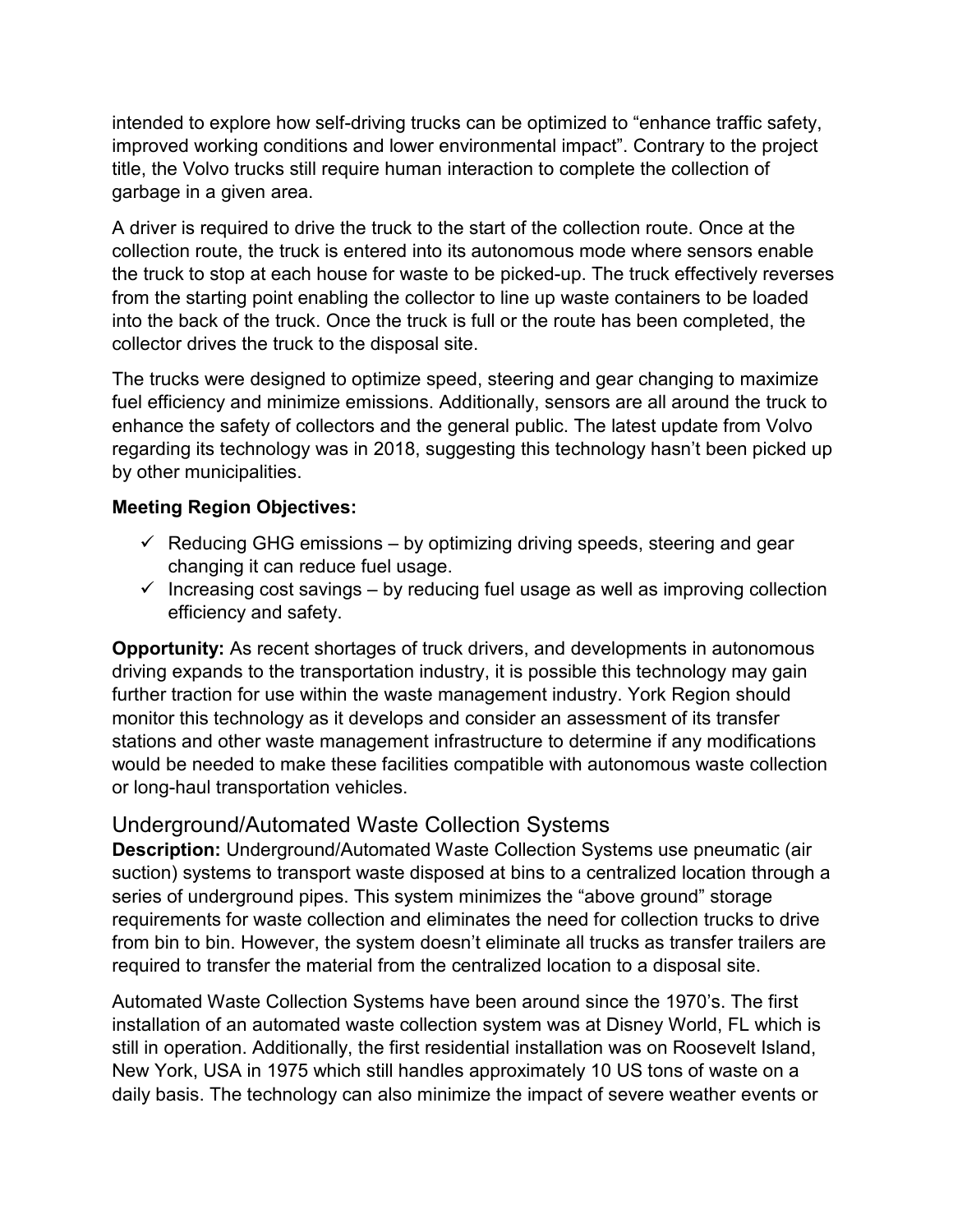work stoppages on waste collection. In 2010, New York experienced a severe snowstorm where garbage trucks were used to plow snow. It took the City three weeks to catch-up on garbage collection while residents on Roosevelt Island were unaffected. Since then several communities across the globe have installed automated waste collection systems.

This technology can be beneficial to reduce traffic issues in densely populated areas, or in communities with narrow streets that may be a challenge for collection trucks. The system has been shown to have both direct and indirect benefits to reducing GHG emission.

### **Meeting Region Objectives:**

- $\checkmark$  Reducing GHG emissions by eliminating curbside collection trucks from the road as materials are collected through the networks of pipes.
- $\checkmark$  Increasing cost savings by eliminating the cost associated with purchasing, maintain and operating curbside collection trucks to service residential and businesses.

**Opportunity:** Automated underground waste collection systems can significantly reduce GHG emissions associated with collection and increase storage capacity of waste materials while also having a smaller "above ground" footprint. The technology can be ideal for multi-residential complexes or older communities with narrow streets. As Markham undertakes the implementation of the Langstaff Master Plan Project<sup>[7](#page-23-6)</sup>, which aims to have comparable development density, with residential housing, services, and amenities, typically seen in downtown Toronto, it provides a unique opportunity to explore automated underground waste collection systems and potentially incorporate them into the development. Two key aspects of success for this project will be to maximize space, while optimizing transportation networks. The use of this technology can reduce the footprint required at the various buildings for waste collection, while also eliminating the need for collection vehicles that could increase traffic congestion in the project area.

Contamination issues can arise through underground waste collection systems due to the anonymous nature of disposal. Additionally, the system is not ideal for collecting bulky materials, such as cardboard, or glass. It also has a high initial investment cost and requires prior planning to effectively install the system. A 2013 study conducted by New York City suggested initial investments costs in an automated vacuum waste system would cost 30% - 55% more than a conventional collection, even when utilizing existing underground transportation infrastructure to house the vacuum systems $^8\!$  $^8\!$  $^8\!$ . Additionally, two studies completed in 2007 and 2008 had a similar conclusion of the initial investment cost being about 60% greater than conventional collection. It is recommended York Region monitor any new developments with the use of this technology to consider feasibility for the Langstaff Project.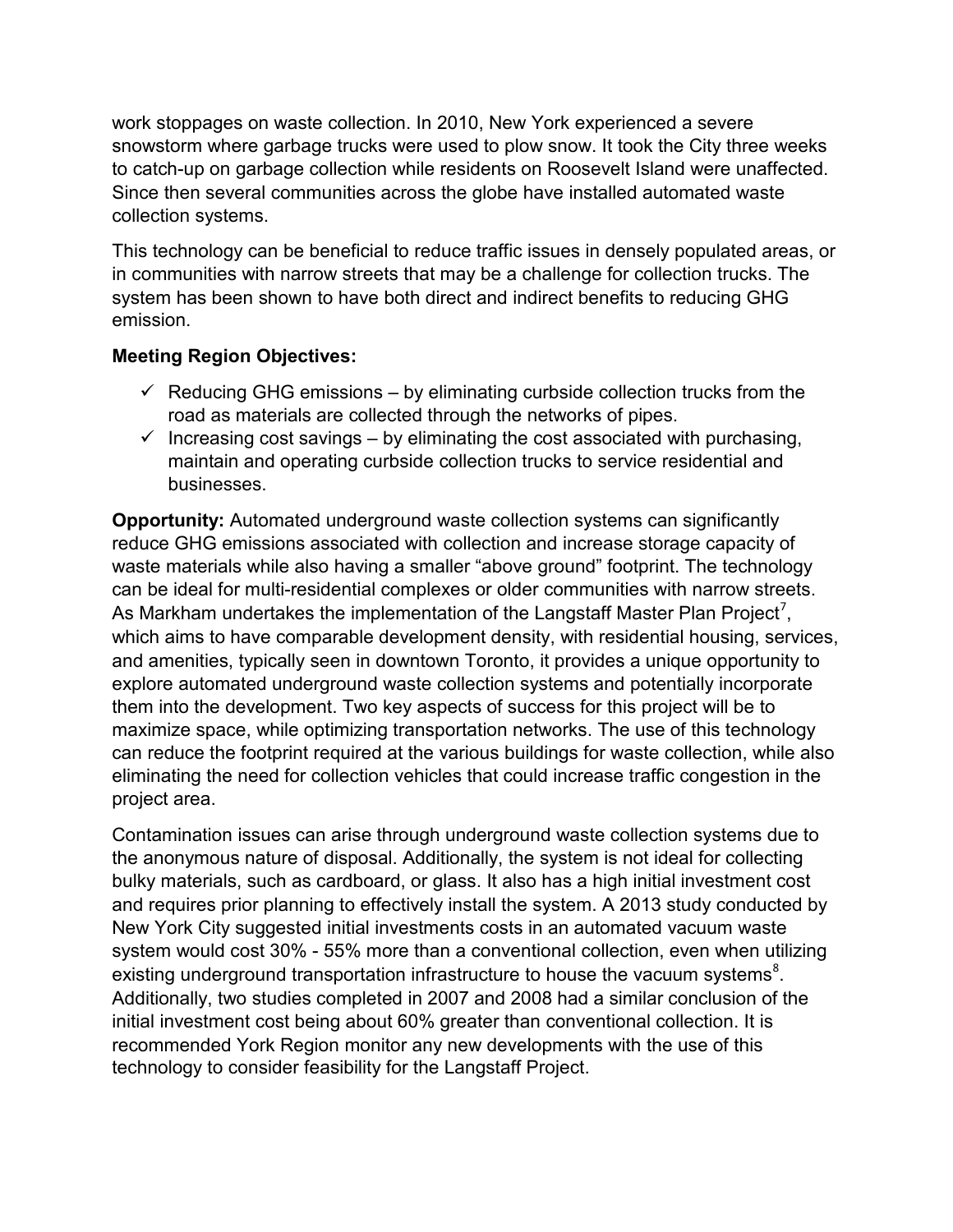### <span id="page-12-0"></span>New & Emerging Technologies and Initiatives for Public Space and Public Drop-Off Collection

### <span id="page-12-1"></span>Public Space Green Bin Collection

**Description:** A 2018 study by the City of Toronto found that 84% of waste in garbage and recycling bins located next to Dog Off-Leash Areas consisted of organic waste (pet waste $^9$  $^9$ ). As pet waste is an acceptable material in the City's Green Bin program, the City installed Green Bins in all dog off-leash parks to capture pet waste and reduce the amount of organic waste going to landfill. Similarly, other municipalities such as Waterloo<sup>[10](#page-23-9)</sup> and Vancouver<sup>11</sup>, have installed dedicated bins to collect pet waste in public parks that are frequented by pet owners.

#### **Meeting Region Objectives:**

- $\checkmark$  Reducing GHG emissions by minimizing organic waste sent to landfills where it decomposes into methane, a GHG
- $\checkmark$  Increasing overall waste diversion by processing pet waste with green bin materials and avoiding disposal of these materials.
- $\checkmark$  Decreasing contamination within waste streams by promoting the use of a green bin to dispose waste, it will limit the likelihood of pet waste from contaminating recyclable materials.

**Opportunity:** Similar to the City of Toronto, pet waste is already accepted in York Region's Green Bin program. Providing dedicated Green Bin in parks, specifically dog parks, would enable the Region and its local municipal partners to not only increase waste diversion within the Region at a relatively low cost, but can also serve as a reminder to residents that pet waste belongs in green bins. Green bins should be paired with garbage and recycling bins within parks to minimize cross-contamination between the streams.

### <span id="page-12-2"></span>Solar Compacting Garbage Bins

**Description:** As consumer packaging trend towards on-the-go consumption, municipalities are seeking to expand public space waste and recycling infrastructure to minimize litter and to increase diversion. However, unlike residential collection, public space recycling varies significantly on a daily basis, and storage space can be limited. It creates logistical challenges for collectors, frequent collection of partially full bins is costly and energy intensive, while infrequent collection can lead to overflowing bins resulting in litter issues. Several municipalities have installed solar compacting garbage bins in public spaces, streetscapes, and parks to maximize storage and reduce collection costs.

The bins use solar power to compact waste enabling greater storage of waste within a smaller footprint, reducing the number of collections required. Additionally, smart monitoring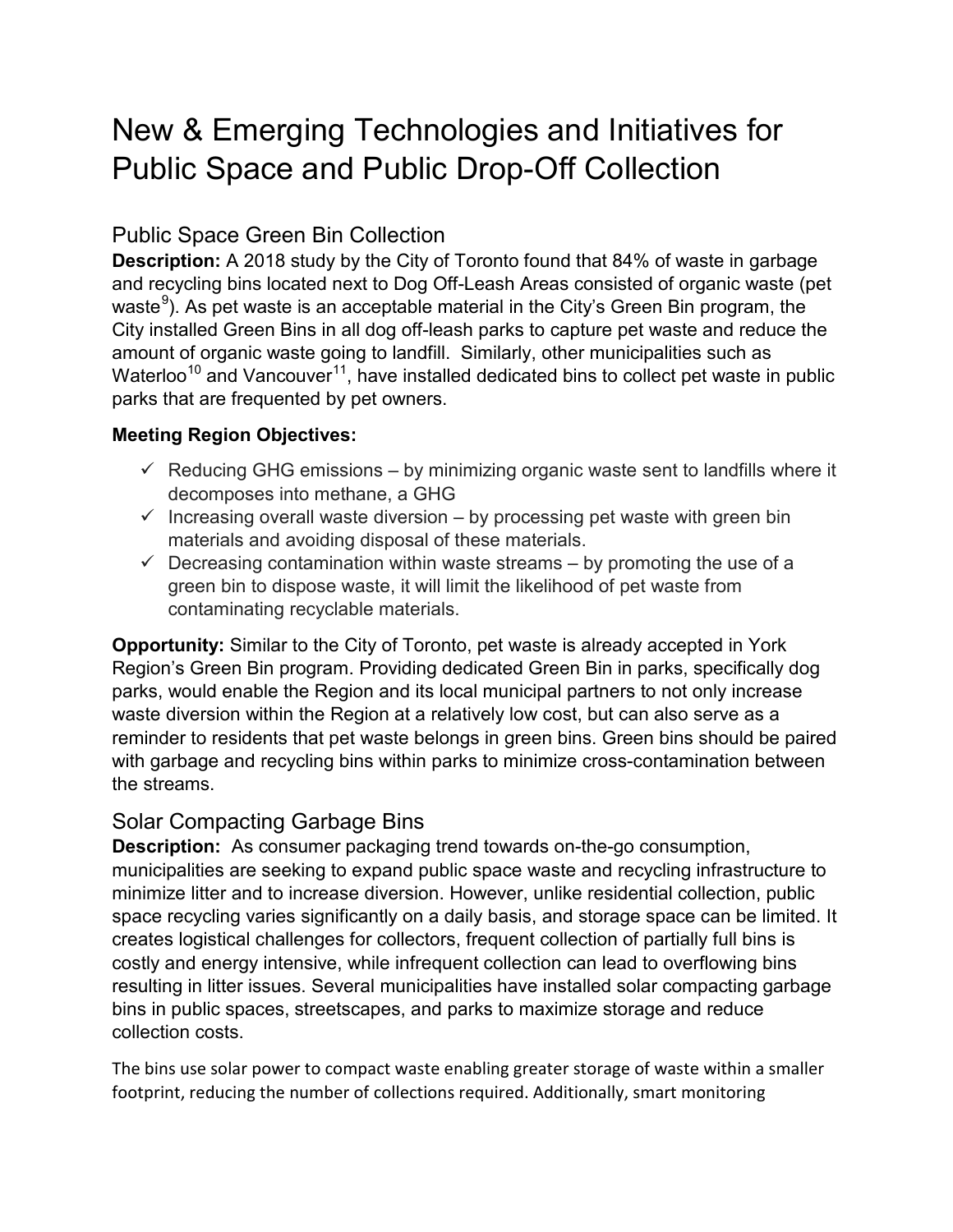technology only sends notification when the bin is full, ensuring bin are only serviced when they need to be, preventing materials from overflowing. One of the leading providers of solar compacting garbage bins, BigBelly<sup>[12](#page-23-11)</sup>, suggests their systems can increase storage capacity by up to 8x of a traditional bin and can reduce collection costs by 75%. Cities such as Markham, ON; Winnipeg, MB; Philadelphia, PA; New York City, NY; are a few of the cities that have installed solar compacting garbage bins.

### **Meeting Region Objectives:**

- $\checkmark$  Reducing GHG emissions by optimizing the servicing of these bins and eliminating unnecessary emissions associated with collection.
- $\checkmark$  Increasing cost savings by reducing the frequency for which these bins need to be collected.
- $\checkmark$  Decreasing contamination within waste streams by compacting waste, it increases the capacity and reduces the likelihood of consumers placing waste in recycling containers due to overflowing trash bins.

**Opportunity:** Solar compacting garbage bins can be a vital tool for the Region to address litter issues, while also reducing collection costs and GHG emissions. Since Markham has already installed these bins along their main street downtown area, the Region can study the effectiveness and opportunities to further deploy these bins throughout the Region. Typically, deployment of these bins should be considered in high traffic/usage areas to minimize the risk of overflowing bins while also reducing the frequency of collection. These bins can also be considered for lower traffic areas, if the areas tend to be more remote and have a high collection cost (travel time) to service the bins.

### <span id="page-13-0"></span>Collection of Construction, Renovation & Demolition Waste

**Description:** It is estimated that approximately 400,000 tonnes (2014) of Construction, Renovation and Demolition (CRD) waste is disposed annually in Ontario. GTA communities like Toronto, Peel Region, York Region and Durham Region have seen significant growth and densification which results in increased CRD waste generation. Several municipalities target CRD waste for diversion or special disposal, as these items tend to be bulkier and reduce the ability to maximize landfill space. The City of Toronto has identified CRD waste a prohibitive material $^{\rm 13}$  $^{\rm 13}$  $^{\rm 13}$  and requires the disposal of these materials at their transfer stations. Currently, only clean drywall is targeted for diversion within Toronto.

In 2019, York Region diverted almost 363 tonnes of clean wood and drywall at the Community Environmental Centres and Georgina Transfer Station. The City of Guelph<sup>[14](#page-23-13)</sup> and Ottawa Valley<sup>[15](#page-23-14)</sup> provide residents with additional opportunities to divert certain CRD materials such as unpainted drywall, shingles, wood and concrete. The City of Kawartha Lakes currently accepts clean wood and drywall for recycling<sup>[16](#page-23-15)</sup>, and has recently agreed to extend a pilot program to continue the collection of CRD wastes for diversion $^{17}$  $^{17}$  $^{17}$ .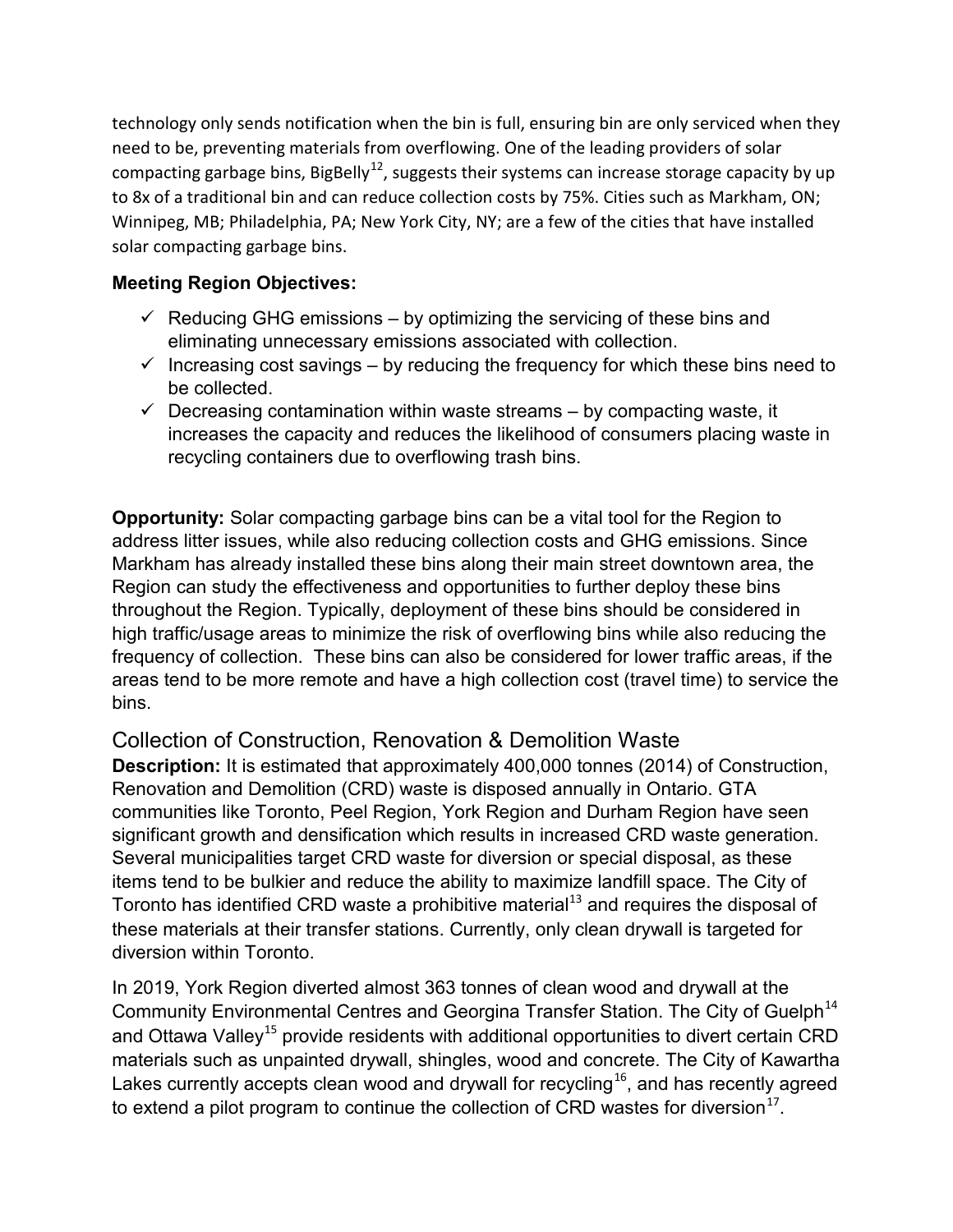Collection of CRD materials has been a challenge for Ontario municipalities due to limited and unstable markets. Items such as clean wood, scrap metal and drywall typically have stable markets; however, these materials are often commingled with other waste which limits the ability to effectively divert these materials. Currently, Try Recycling based in London,  $ON^{18}$  $ON^{18}$  $ON^{18}$  and Country Wide Recycling based in Hamilton,  $ON^{19}$  $ON^{19}$  $ON^{19}$ represent two of the larger players for diverting a wide range of CRD materials.

### **Meeting Region Objectives:**

- $\checkmark$  Increasing overall waste diversion by diverting CRD, which tend to be bulky materials and do not lend to compacting as well as municipal solid waste within landfills.
- $\checkmark$  Aligning local policies with provincial and federal policies by collecting a Phase 2 material that has been identified by the Canadian Council of Ministers of the Environment (CCME) for EPR program implementation in the coming years.

**Opportunity:** While other municipalities have expanded collection of CRD to other materials, these markets have significant challenges and capacity to handle mixed CRD wastes. Given the lack of capacity and investment from industry, and regulations from government, it is not likely to see significant development of market capacity for CRD materials. However, as the CCME have identified CRD materials as part of Phase 2 of materials to be considered for EPR programs, it would be prudent for the Region to advocate for effective policy to divert these materials. The Region should also consider establishing a CRD task force with other local municipalities, focusing on GTA municipalities with similar objectives such as  $T$ oronto<sup>[20](#page-23-19)</sup> and Peel Region<sup>[21](#page-23-20)</sup>. The Region can leverage existing groups and associations, Municipal Waste Association (MWA), Association of Municipalities of Ontario (AMO), and Regional Public Commissioners of Ontario (RPWCO) to bring forward these issues and identify partners in pooling resources and consolidating volumes.

### <span id="page-14-0"></span>New & Emerging Technologies and Initiatives for Waste Sorting and Processing

### <span id="page-14-1"></span>On-Site Organics Management

**Description:** In 2017, the National Zero Waste Council estimated almost 2.2 million tonnes of edible food was wasted by Canadians, amounting to a cost of over \$17 billion<sup>[22](#page-23-21)</sup>. Food waste that is not diverted through organics programs end up in landfills, where they breakdown and create methane, a greenhouse gas. Greater promotion of organics collection can minimize the waste disposed; however, organics collection tends to be expensive and may be a limited option for some multi-residential or institutional buildings. In these cases, on-site management may alleviate costs while increasing diversion.

Grind2Energy<sup>[23](#page-23-22)</sup> is an on-site solution enabling customers to dispose of all types of food waste, as well as fats, oils and grease (FOGs). The system consists of three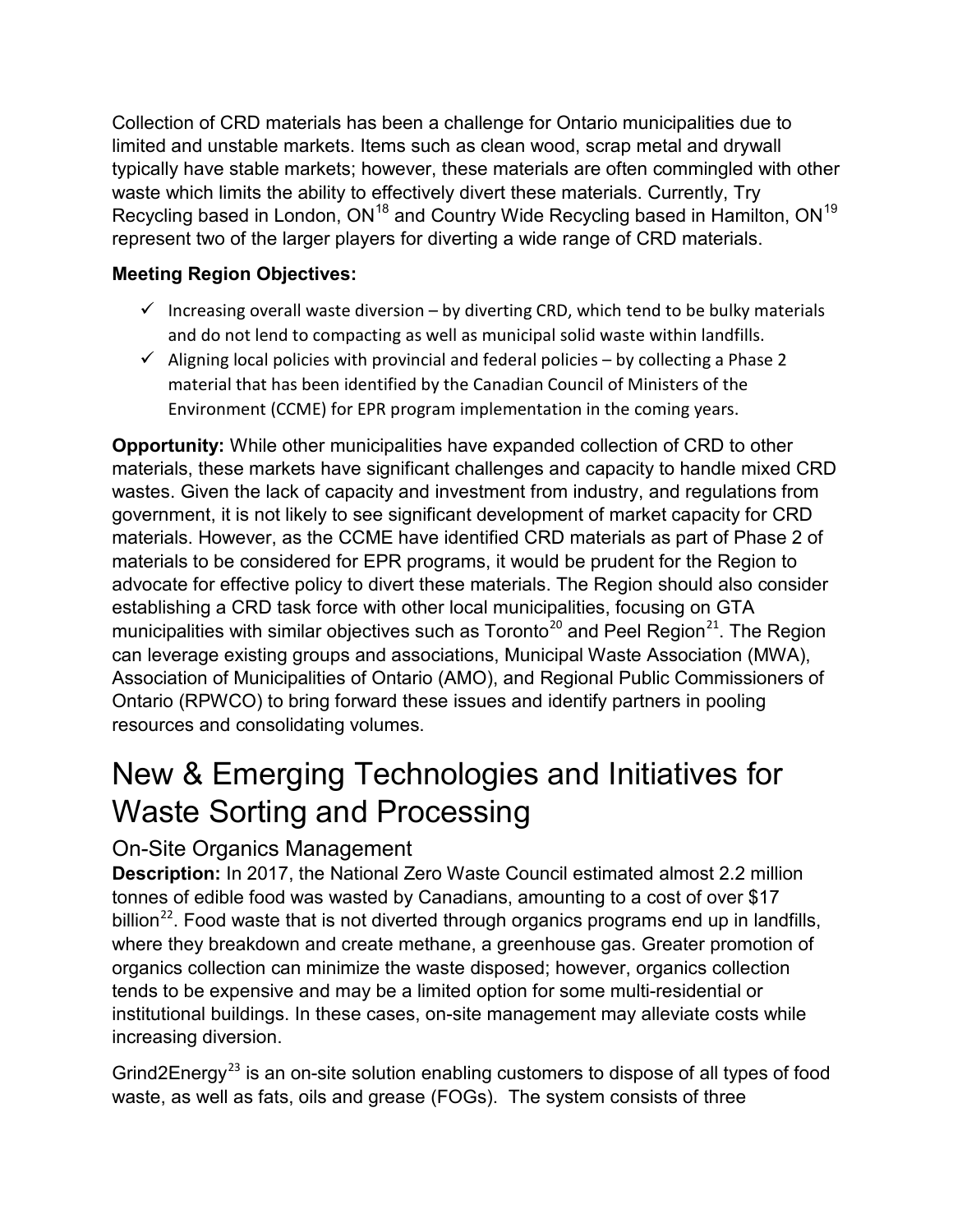components; the table, the disposer and the holding tank. As food waste is disposed into the table (sink), the waste is grounded into slurry and sent to a holding tank. Once full, a liquid waste hauler transports the slurry to an anaerobic digestion facility.

In the UK, Tidy Planet has developed a range of solutions for on-site food waste management. One of their products, the Rocket Food Waste Composter $^{24}$  $^{24}$  $^{24}$ , comes in multiple sizes that enable users to divert anywhere from 50 litres of food per week to 3.5 tonnes per day. Food waste is broken down on-site and the output is a nutrient rich compost. Additional equipment, such as a de-waterer can further increase the capacity of its system.

Another example of an on-site organics' management solution is **[HomeBiogas](https://www.homebiogas.com/)**. HomeBiogas, funded by the Closed Loop Fund, it provides residents with a system that can accept a wide range of organic materials including fruits and vegetables, meats, dairy products, pet waste, etc. and converts these materials into a biogas. The system can be connected to a stove that enables the conversion of the biogas produced to be used by the resident. This technology requires a fairly large footprint and would ideally be deployed in rural households or a large community center with significant food prep.

#### **Meeting Region Objectives:**

- $\checkmark$  Reducing GHG emissions by reducing the fuel used by collection trucks to pick up organic waste from these buildings. Also, some of the technologies convert it into a gas than be used by the consumer, further reducing/offsetting electricity or gas required for cooking or power.
- $\checkmark$  Increasing cost savings by eliminating the need or reducing the frequency of collection.
- $\checkmark$  Increasing overall waste diversion by diverting organic waste away from landfills and producing compost that can be used.
- $\checkmark$  Decreasing contamination within waste streams by providing organics collections to communities that might be underserviced through the organics program (i.e. rural communities, community centers).
- $\checkmark$  Aligning local policies with provincial and federal policies by addressing food waste which the Ontario government has indicated it will be addressing through its Ontario's Food and Organic Waste Policy Statement<sup>[25](#page-23-24)</sup> and Action Plan<sup>26</sup>.

**Opportunity:** Food waste not only contributes to the production of methane within landfills, but also is a significant contributor to GHG emissions associated with the production of the food, as well as the collection of food waste for diversion. On-site organics management solutions, such as Rocket Food Waste Composter, Food Cycler, BioHiTech and HomeBiogas are just a few examples of potential solutions that can be deployed in York Region based on specific community and infrastructure needs. It is recommended that the Region monitor these technologies as they evolve and when readily available consider piloting at community centers where food prep or community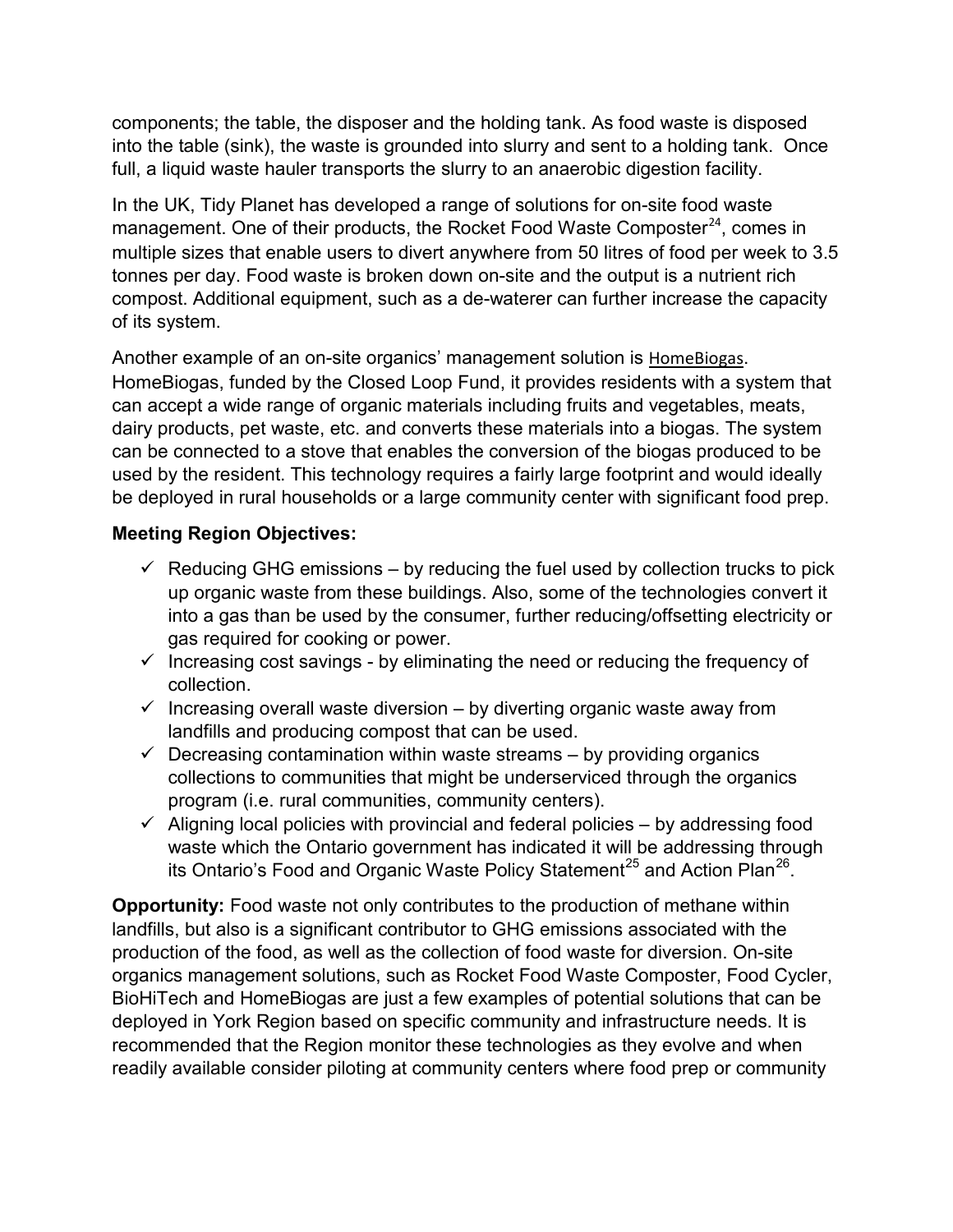gardens are present. In addition, the Region can leverage connections within business communities with these technologies.

### <span id="page-16-0"></span>Mixed Waste Processing

**Description:** Several communities across North America have opted to simplify waste disposal for residents by allowing residents to commingle all waste materials into a single container; garbage, recyclables and organic waste. The waste is delivered to a mixed waste processing (MWP) facility, often referred to as a "Dirty MRF". MWP facilities operate similarly to single-stream MRFs but have specialized equipment at the front-end to separate contaminants from recyclables. These facilities have been around for several years but have gained traction recently due to low participation and stagnant recycling rates in some North American cities.

Studies conducted at MWP facilities indicate they are typically able to capture a maximum of 30% of marketable recyclables from the waste entering the facilities. Given recent tightening of recyclable market quality requirements, many of the existing MWP facilities have encountered significant challenges. Even prior to the recent tightening of markets, several MWP facilities stalled or shut down. In Montgomery, Alabama, an MWP touted as a "first of its kind" in the country started operations in May 2014 with a capital investment of \$35 million<sup>[27](#page-23-26)</sup>. The 82,000 sq. ft. facility was designed to handle 225,000 tons per year and expected to recover 95% of recyclables using optical technology, series of discs, and manual sorters. The facility lasted less than 18 months shutting down in October 2015 citing commodity pricing issues.

In Ontario, residential recycling infrastructure is fairly developed in most communities which has limited the discussion around the use of MWP facilities; however, as GTA communities have seen a surge in the development of multi-residential buildings, which typically have significantly lower recovery rates compared to single-family buildings (typically half of the single-family recovery rate) while also having higher contamination rates has given momentum on the use of MWP to sort waste generated from these buildings. In 2015, Canada Fibers acquired the former Dongara Pellet Facility in Vaughan, Ontario to convert it into a MWP and test the applicability of MWP processing to recover recyclables from residential waste streams, including those source from multi-residential buildings. Initial testing in 2017 had shown positive results of possibly diverting 40% of inbound materials<sup>[28](#page-23-27)</sup>; 5 to 6% of recyclables and 32 to 36% of organics/fines.

As Ontario moves to full producer responsibility, it is expected that producers will be required to meet material specific targets following the transition of the Blue Box. Industry will likely need to innovate and identify alternative avenues for capturing recyclables from sources typically with lower capture rates; multi-residential buildings. This presents an opportunity for industry and municipalities to collaboratively explore MWP options, as it is likely municipalities will still be responsible for the collection of the residual waste stream. Municipalities could potentially operate as a service provider to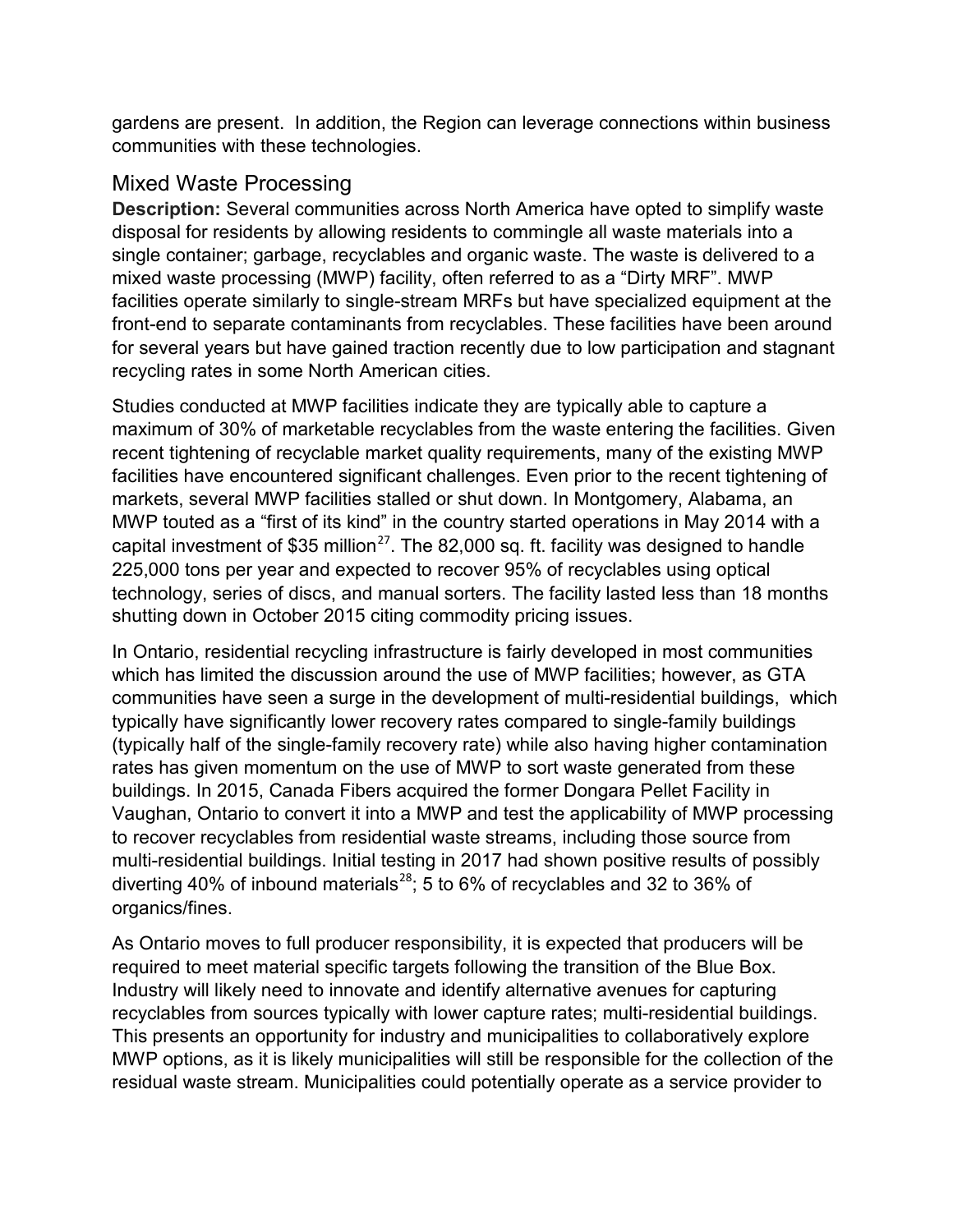producers and target the recovery of recyclable materials from residual waste streams increasing municipal diversion while also enabling producers to meet their targets.

#### **Meeting Region Objectives:**

 $\checkmark$  Increasing overall waste diversion – by allowing for additional capture of recyclables materials that typically would have been disposed or incinerated when placed in the residual waste stream.

**Opportunity:** MWP may be considered for waste streams that are heavily contaminated such as public spaces, multi-residential and industrial, commercial and institutional (IC&I) sources. As multi-residential buildings in York Region generate about 4,000 tonnes of waste annually, investing in an MWP facility is not recommended given the significant capital investment. However, York Region should consider potential partnerships with surrounding municipalities as they explore investing in MWP facilities. The City of Toronto has undertaken a study in 2019 to explore "testing technology and plan, build design of a Mixed Waste Processing facility with Organics Recovery"<sup>[29](#page-23-28)</sup>. The Region can consider a strategic partnership with the City of Toronto or Peel Region, who has also explored MWP with Canada Fibers, by providing tonnages to support the business case for Toronto.

### <span id="page-17-0"></span>MRF Robotic & Artificial Intelligence Technology

**Description:** As current end market issues have significantly increased the difficultly in marketing materials, MRF operators are looking to new technologies to clean up their commodities. Artificial Intelligence (AI) and robotic technology have recently sprung forward as the technology of the future, allowing MRFs to move towards full automation. With fully automatic MRFs, sorting can occur for longer periods without having to retrain staff or risk being understaffed.

MRF robotics and AI technology is different from optical sorting technology, as it relies on a robotic arm to physically pick-up materials rather than using jets of air. Additionally, the sensors on the robotics can distinguish materials based on size, colour, and shape within changing conditions like a human eye, enabling the software to "learn" and adapt based on the materials it sees. This is a departure from the traditional optical sorter sensors that relies on a near-infrared (NIR) signature to identify the material.

Robotic technology has a smaller footprint compared to optical sorters, which require acceleration belts, compressors, and chutes at the end of the belts. Robotic equipment can be installed at existing manual sorter locations and can even use the same chutes as manual sorters. In the event the robotic technology is down, manual sorters can be reintroduced into sorting operations.

Currently, most of the major MRF equipment vendors provide robotics technology; SamurAI<sup>[30](#page-23-29)</sup> supplied by Machinex, Bollegraaf RoBB<sup>[31](#page-23-30)</sup> supplied by Van Dyk Recycling Solutions, ZenRobotics Fast Picker<sup>[32](#page-23-31)</sup> supplied by ZenRobotics, and Max-Al<sup>[33](#page-23-32)</sup> supplied by Bulk Handling Systems. Several MRFs across North America have recently installed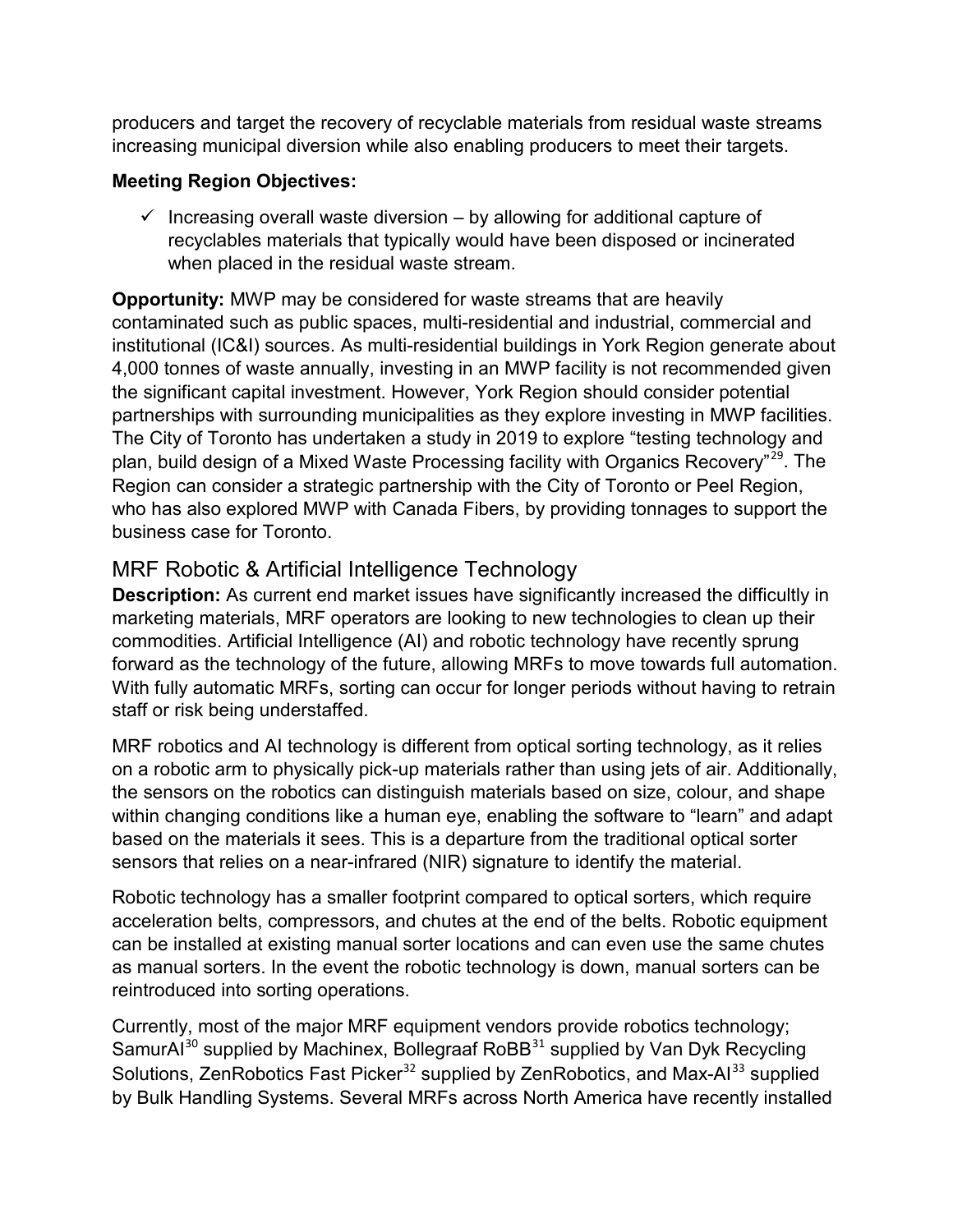robotic technology; however, most are in the US and only one to-date is in Canada; Sani-Éco MRF in Granby, Quebec $34$ .

### **Meeting Region Objectives:**

- $\checkmark$  Increasing cost savings by allowing for longer operating times, it can reduce costs associated with manual labour.
- $\checkmark$  Increasing overall waste diversion by effectively capturing recyclables from residual lines, and/or by improving sorting efficiency at quality control lines.

**Opportunity:** As MRF Robotic & A.I. Technology is still in its infancy, it will be important for York Region to monitor and track developments of this technology. Most of the equipment vendors indicate the efficiency of these robots to be about 60-70 picks per minute, while the average manual sorter can pick between 30 – 50 picks per minute. Given the relatively small increase in productivity, high investment cost and uncertainty regarding the role of municipalities as Ontario transitions to Individual Producer Responsibility (IPR), it is not recommended for the Region to invest in the technology without additional data collection.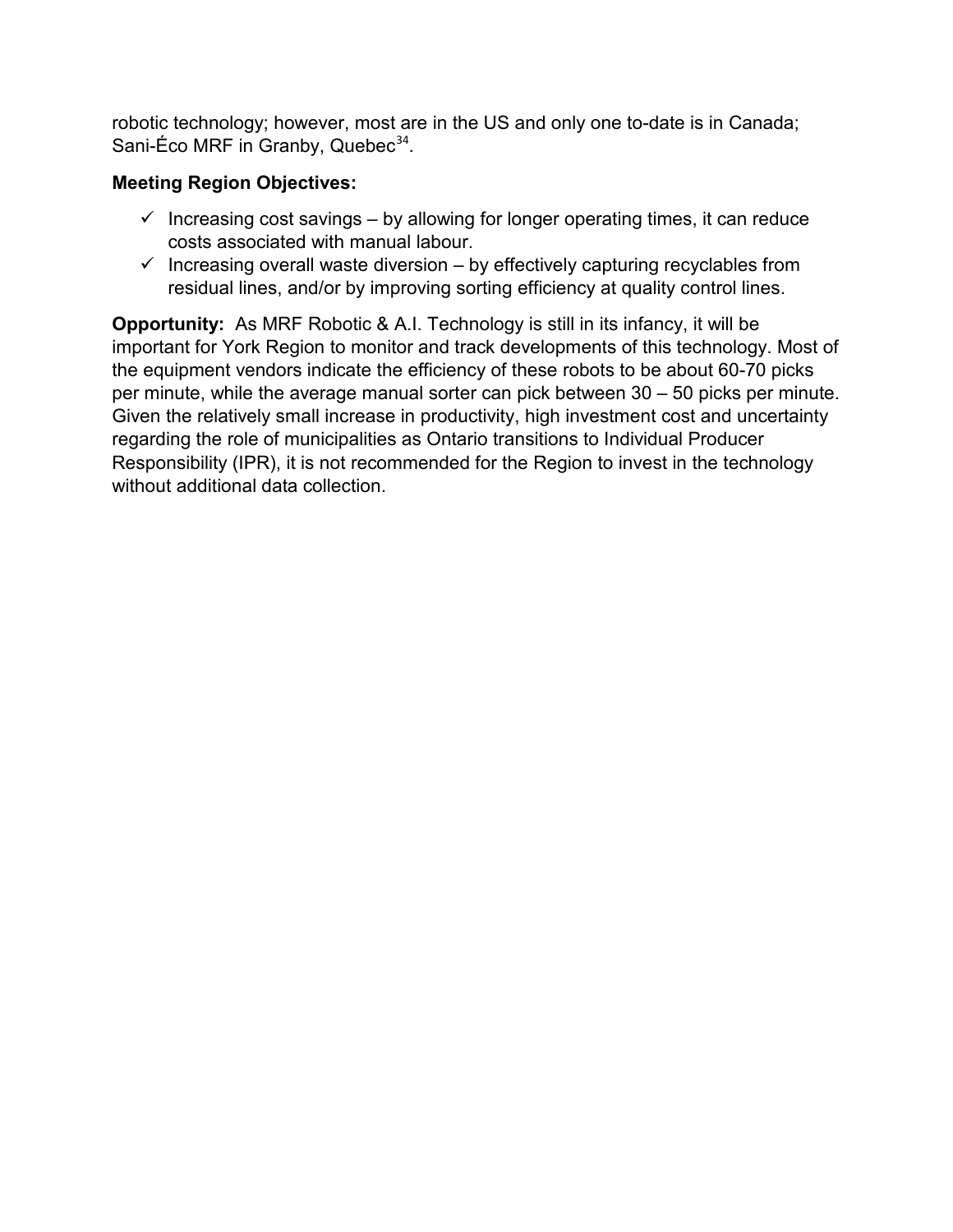# <span id="page-19-0"></span>**Summary**

The following table summarizes identified opportunities included in this report and recommends actions to consider that can be easily implemented, considered after further study or monitored over the longer term.

| Technology/<br><b>Initiative</b>                                 | <b>York Region</b><br><b>Priorities</b>                                                                                          | <b>Implementation Cost</b>                                                                                                                                                                                                                                                                                                                                                                                                                                                                                      | <b>Action</b>                                                                                                                                                                                                                                                                                                                                                                                                                                                              |  |  |  |
|------------------------------------------------------------------|----------------------------------------------------------------------------------------------------------------------------------|-----------------------------------------------------------------------------------------------------------------------------------------------------------------------------------------------------------------------------------------------------------------------------------------------------------------------------------------------------------------------------------------------------------------------------------------------------------------------------------------------------------------|----------------------------------------------------------------------------------------------------------------------------------------------------------------------------------------------------------------------------------------------------------------------------------------------------------------------------------------------------------------------------------------------------------------------------------------------------------------------------|--|--|--|
| <b>New &amp; Emerging Technologies and Initiatives - General</b> |                                                                                                                                  |                                                                                                                                                                                                                                                                                                                                                                                                                                                                                                                 |                                                                                                                                                                                                                                                                                                                                                                                                                                                                            |  |  |  |
| Using Data to<br>Maximize<br><b>Diversion</b>                    | • Reduced<br><b>GHG</b><br>emissions<br>Increased<br>$\bullet$<br>cost savings<br>Increased<br>$\bullet$<br>overall<br>diversion | \$\$<br>Data tracking encompasses a<br>broad number of studies,<br>tools and systems. Costs are<br>dependent on the number of<br>studies to be conducted<br>(waste audits, etc.), data<br>tracking technology (RFID<br>tags, scales on trucks, etc.)<br>and data management<br>systems (reporting software,<br>$etc.$ )                                                                                                                                                                                         | Implement Immediately<br>Focus on data<br>collection at different<br>waste sources (single-<br>family houses, public<br>spaces, multi-<br>residential buildings,<br>etc.) to better<br>understand the<br>composition and<br>capture rates. Ensure<br>obligated materials that<br>are the responsibility of<br>producers are not<br>inadvertently flowing<br>through municipal<br>waste streams.                                                                            |  |  |  |
|                                                                  |                                                                                                                                  | New & Emerging Technologies and Initiatives for Household Collection                                                                                                                                                                                                                                                                                                                                                                                                                                            |                                                                                                                                                                                                                                                                                                                                                                                                                                                                            |  |  |  |
| Cart-Based<br>Collection                                         | • Increased<br>cost savings<br>Increased<br>$\bullet$<br>overall<br>diversion                                                    | \$\$\$<br>Switching to cart-based<br>collection is capital intensive<br>as new carts will be required<br>for all households, with each<br>cart costing around \$80 -<br>\$120. Additionally, new<br>collection trucks will need to<br>be purchased or existing<br>trucks retrofitted; however,<br>retrofitting rear-loaded trucks<br>would only allow for semi-<br>automation of trucks which<br>wouldn't allow the Region to<br>fully realize the benefit of<br>cart=based collection with full<br>automation. | Consider<br>Undertake a study to<br>assess the impacts of<br>switching to a cart-<br>based collection<br>utilizing a utility-based<br>fee model. Will require<br>working closely with<br>local municipal<br>partners and collection<br>service providers.<br>As the Blue Box<br>program will be<br>transitioning to<br>producers, it will be<br>critical for York Region<br>to assess the impacts<br>of the transition on the<br>residual waste and<br>green bin programs. |  |  |  |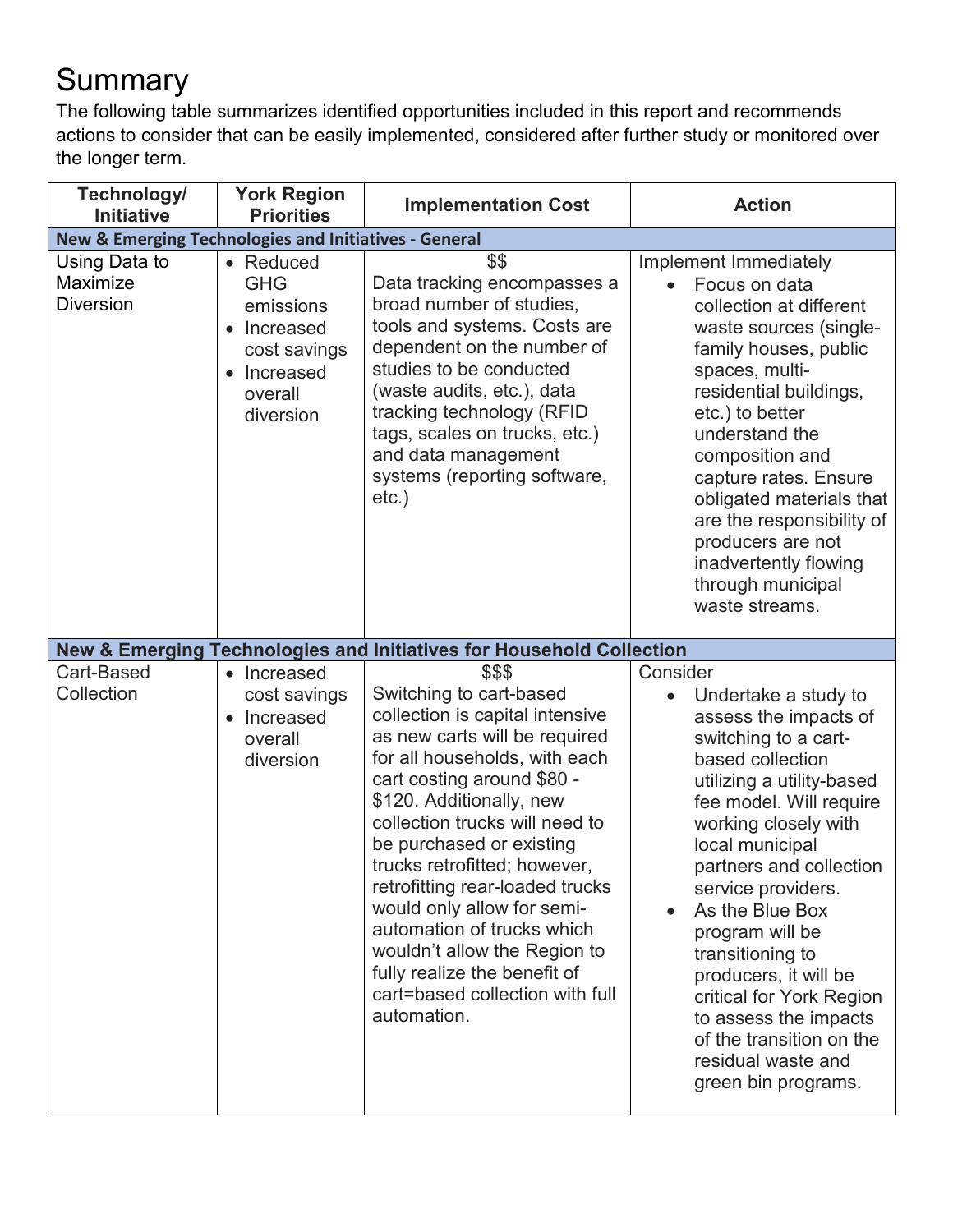| Technology/<br><b>Initiative</b>                                                                      | <b>York Region</b><br><b>Priorities</b>                                                                                                    | <b>Implementation Cost</b>                                                                                                                                                                                                                                                 | <b>Action</b>                                                                                                                                                                                                                                                                                                                             |  |
|-------------------------------------------------------------------------------------------------------|--------------------------------------------------------------------------------------------------------------------------------------------|----------------------------------------------------------------------------------------------------------------------------------------------------------------------------------------------------------------------------------------------------------------------------|-------------------------------------------------------------------------------------------------------------------------------------------------------------------------------------------------------------------------------------------------------------------------------------------------------------------------------------------|--|
| Electric<br><b>Trucks/Vehicles</b>                                                                    | • Reduced<br><b>GHG</b><br>emissions<br>Increased<br>$\bullet$<br>cost savings                                                             | \$\$\$<br>Electric truck costs can range<br>from \$500K to \$700K per<br>truck.                                                                                                                                                                                            | Monitor<br>Review findings from<br>$\bullet$<br>US and other<br>municipalities in a few<br>years that have<br>recently deployed<br>electric trucks for<br>collection.                                                                                                                                                                     |  |
| Autonomous<br><b>Collection Trucks</b>                                                                | • Reduced<br><b>GHG</b><br>emissions<br>Increased<br>cost savings                                                                          | \$\$\$<br>Limited information is<br>available on the cost of<br>autonomous collection trucks.<br>As this technology is still in its<br>infancy, it is assumed the cost<br>would be significantly greater<br>than regular collection trucks<br>which cost $$400K - $500K$ . | Monitor<br>Technology is still in its<br>$\bullet$<br>infancy and being<br>trialed for long haul<br>purposes. York Region<br>should monitor these<br>developments and<br>assess potential<br>impacts to transfer<br>stations if the need<br>arises.                                                                                       |  |
| Underground/Auto<br>mated Waste<br>Collection<br><b>Systems</b>                                       | • Reduced<br><b>GHG</b><br>emissions<br>Increased<br>$\bullet$<br>cost savings                                                             | \$\$\$<br>Several studies conducted in<br>New York as well as Europe<br>have indicated the investment<br>cost for installing an<br>automated waste collection<br>system was approximately<br>30% - 60% more expensive<br>than establishing a manual<br>collection system.  | Consider<br>Undertake a study to<br>$\bullet$<br>determine if<br>underground/automate<br>d waste collection<br>systems would be<br>appropriate for the<br>Langstaff<br>Development.<br>Incorporating this<br>technology may serve<br>as a testing point for<br>future developments in<br>York Region, as well<br>as other municipalities. |  |
| New & Emerging Technologies and Initiatives for Public Space and Public Drop-Off<br><b>Collection</b> |                                                                                                                                            |                                                                                                                                                                                                                                                                            |                                                                                                                                                                                                                                                                                                                                           |  |
| <b>Public Space</b><br><b>Green Bin</b><br>Collection                                                 | • Reduced<br><b>GHG</b><br>emissions<br>Increased<br>$\bullet$<br>overall<br>diversion<br>Decreased<br>contaminatio<br>n of other<br>waste | \$<br>Costs are largely limited to<br>the purchase and installation<br>of bins. In-ground bins can<br>cost around \$3,000 per bin,<br>but regular carts can cost<br>around \$100 to \$300.                                                                                 | Implement Immediately<br>Low cost to implement<br>and will align with<br>existing green bin<br>program.                                                                                                                                                                                                                                   |  |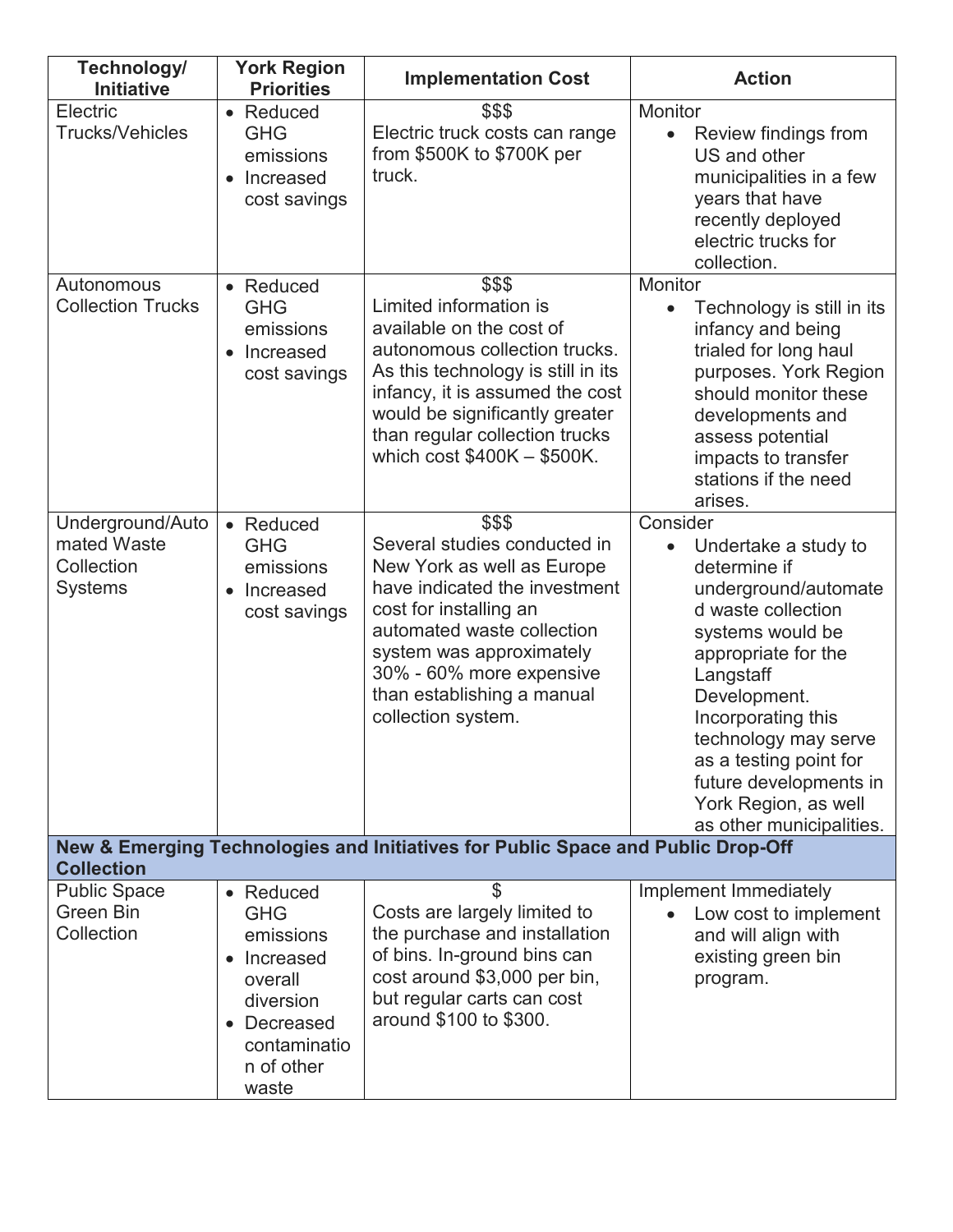| Technology/<br><b>Initiative</b>                                                     | <b>York Region</b><br><b>Priorities</b>                                                                                                                                              | <b>Implementation Cost</b>                                                                                                                                                                                                                                                     | <b>Action</b>                                                                                                                                                                                                                                                                                                                                                             |
|--------------------------------------------------------------------------------------|--------------------------------------------------------------------------------------------------------------------------------------------------------------------------------------|--------------------------------------------------------------------------------------------------------------------------------------------------------------------------------------------------------------------------------------------------------------------------------|---------------------------------------------------------------------------------------------------------------------------------------------------------------------------------------------------------------------------------------------------------------------------------------------------------------------------------------------------------------------------|
|                                                                                      | streams                                                                                                                                                                              |                                                                                                                                                                                                                                                                                |                                                                                                                                                                                                                                                                                                                                                                           |
| <b>Solar Compacting</b><br><b>Garbage Bins</b>                                       | • Reduced<br><b>GHG</b><br>emissions<br>Increased<br>cost savings<br>Decreased<br>$\bullet$<br>contaminatio<br>n of other<br>waste<br>streams                                        | \$\$<br>Purchase and installation of<br>bins can cost \$7K - \$13K per<br>bin.                                                                                                                                                                                                 | Consider<br>Undertake a study to<br>identify appropriate<br>technology and<br>locations to deploy<br>solar compacting bins.<br>Can enhance<br>underserviced areas<br>while combating litter<br>issues.                                                                                                                                                                    |
| Collection of<br>Construction,<br><b>Renovation &amp;</b><br><b>Demolition Waste</b> | Increased<br>$\bullet$<br>overall<br>diversion<br>• Alignment<br>with<br>provincial<br>and federal<br>policies                                                                       | \$\$<br>Cost for collection of CRD<br>waste includes staffing and<br>bins at depots, hauling costs<br>and processing tip fees.<br>Given the low value and<br>challenges with sorting mixed<br>CRD wastes, tip fees are<br>typically high as well as cost<br>of transportation. | <b>Monitor</b><br><b>CRD</b> materials have<br>$\bullet$<br>been identified by<br>CCME to be targeted<br>for future EPR<br>regulations. Limited<br>markets and sorting<br>technology prevent<br>further expansion of<br>this program. Region<br>to monitor<br>developments as<br>stakeholders enter into<br>the market to sort or<br>recycle additional CRD<br>materials. |
|                                                                                      |                                                                                                                                                                                      | New & Emerging Technologies and Initiatives for Waste Sorting and Processing                                                                                                                                                                                                   |                                                                                                                                                                                                                                                                                                                                                                           |
| <b>On-Site Organics</b>                                                              | • Reduced                                                                                                                                                                            | \$\$                                                                                                                                                                                                                                                                           | Monitor                                                                                                                                                                                                                                                                                                                                                                   |
| Management                                                                           | <b>GHG</b><br>emissions<br>Increased<br>$\bullet$<br>cost savings<br>• Increased<br>overall<br>diversion<br>Decreased<br>$\bullet$<br>contaminatio<br>n of other<br>waste<br>streams | Cost for on-site organics<br>management systems can<br>range from small countertop<br>units for household-use,<br>around \$400 -\$1000 to small<br>outdoor vessels for small<br>community centers \$20K -<br>\$40K.                                                            | Conduct a broad study<br>to evaluate existing<br>technology and<br>potential applications<br>to address food and<br>organic waste at<br>municipal sites.                                                                                                                                                                                                                  |
| <b>Mixed Waste</b><br>Processing                                                     | Increased<br>$\bullet$<br>overall<br>diversion                                                                                                                                       | \$\$\$<br>Mixed waste processing<br>requires significant capital<br>investment and specialized                                                                                                                                                                                 | Monitor<br>York Region and its<br>local municipal<br>partners do not have                                                                                                                                                                                                                                                                                                 |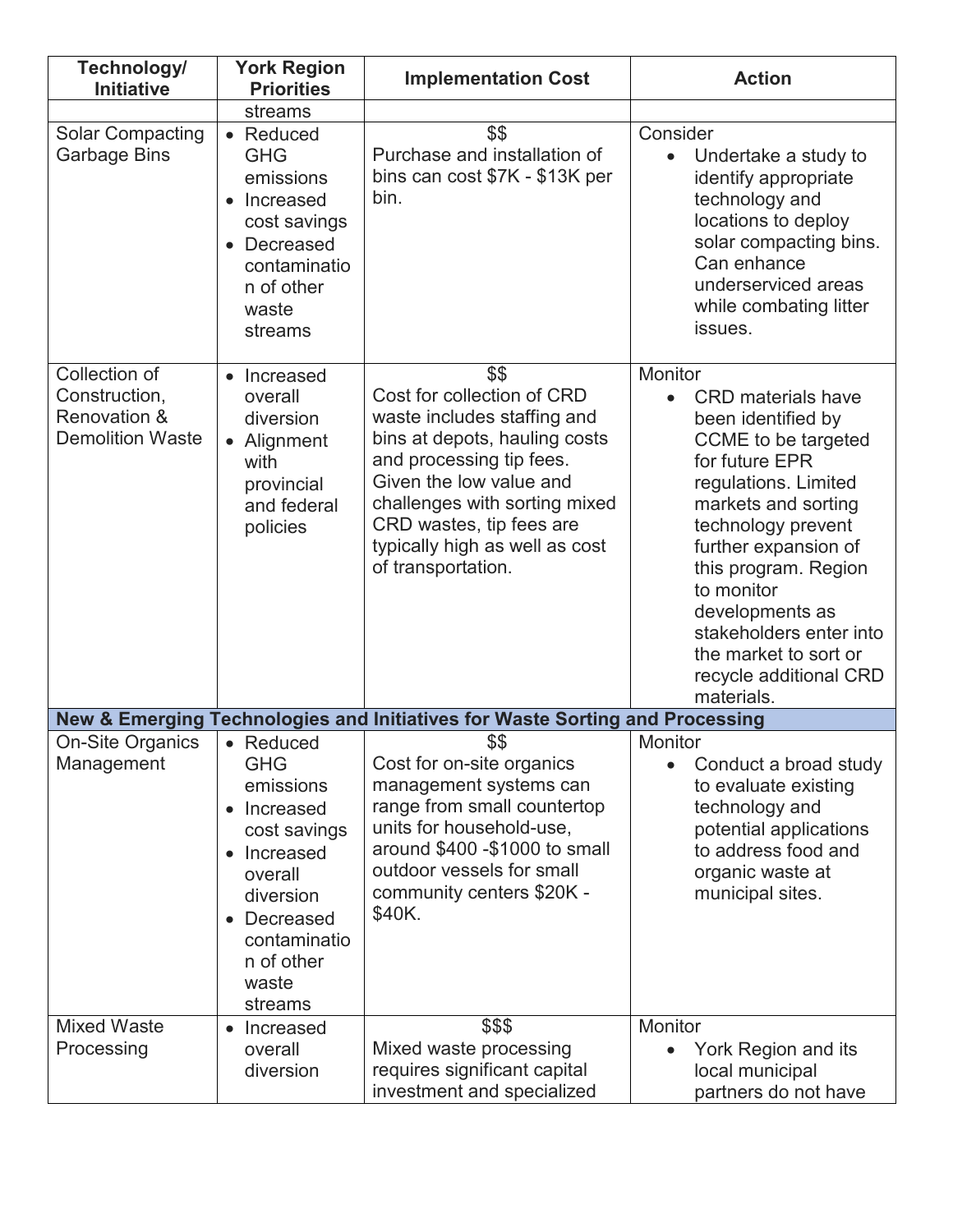| Technology/<br><b>Initiative</b>                                     | <b>York Region</b><br><b>Priorities</b>                                                  | <b>Implementation Cost</b>                                                                                                               | <b>Action</b>                                                                                                                                                                                                                                                                                                                                                                    |
|----------------------------------------------------------------------|------------------------------------------------------------------------------------------|------------------------------------------------------------------------------------------------------------------------------------------|----------------------------------------------------------------------------------------------------------------------------------------------------------------------------------------------------------------------------------------------------------------------------------------------------------------------------------------------------------------------------------|
|                                                                      |                                                                                          | equipment to handle the<br>complex mix of materials to<br>be managed. Costs are<br>typically greater than that of<br>building a new MRF. | significant volumes to<br>warrant the building of<br>a MWP facility,<br>especially given the<br>existing EFW and<br>proposed upgrades at<br>the facility by Durham<br>Region. York Region<br>should actively<br>participate in<br>discussions with<br>Durham Region, and<br>other municipalities to<br>support mutually<br>beneficial investments<br>and advancements in<br>MWP. |
| <b>MRF Robotic &amp;</b><br>Artificial<br>Intelligence<br>Technology | Increased<br>$\bullet$<br>cost savings<br>Increased<br>$\bullet$<br>overall<br>diversion | \$\$<br>The cost for each system<br>including delivery and<br>installation can range from<br>\$600K to \$1 million.                      | Monitor<br>Technology was<br>$\bullet$<br>designed for MRFs,<br>but as the Blue Box<br>program transitions,<br>the need for this<br>technology may not be<br>relevant for York<br>Region.                                                                                                                                                                                        |